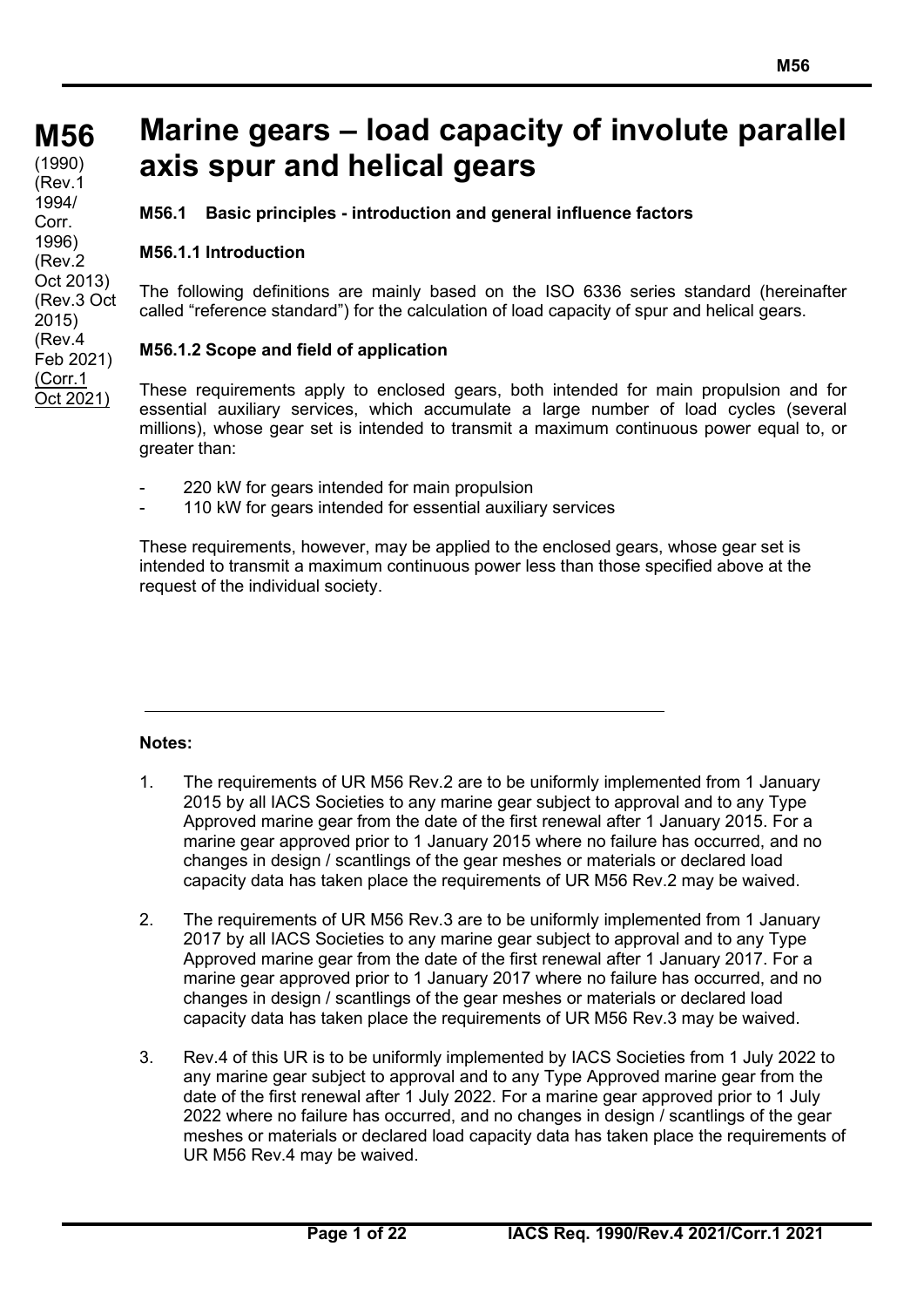### **M56 (cont)**

The following definitions deal with the determination of load capacity of external and internal involute spur and helical gears, having parallel axis, with regard to surface durability (pitting) and tooth root bending strength and to this purpose the relevant basic equations are provided in Parts 2 and 3.

The influence factors common to said equations are described in the present Part 1.

The others, introduced in connection with each basic equation, are described in the following Parts 2 and 3.

All influence factors are defined regarding their physical interpretation. Some of the influence factors are determined by the gear geometry or have been established by conventions. These factors are to be calculated in accordance with the equations provided. Other factors, which are approximations, can be calculated according to methods acceptable to the Society.

### **M56.1.3 Symbols and units**

The main symbols used are listed below.

Other symbols introduced in connection with the definition of influence factors are described in the appropriate sections.

SI units have been adopted.

| a              | centre distance                                                       | mm             |
|----------------|-----------------------------------------------------------------------|----------------|
| b              | common face width                                                     | mm             |
| $b_{1,2}$      | face width of pinion, wheel                                           | mm             |
| d              | reference diameter                                                    | mm             |
| $d_{1,2}$      | reference diameter of pinion, wheel                                   | mm             |
| $d_{a1,2}$     | tip diameter of pinion, wheel                                         | mm             |
| $d_{b1,2}$     | base diameter of pinion, wheel                                        | mm             |
| $d_{f1,2}$     | root diameter of pinion, wheel                                        | mm             |
| $d_{w1,2}$     | working diameter of pinion, wheel                                     | mm             |
| $F_t$          | nominal tangential load                                               | N              |
| $F_{bt}$       | nominal tangential load on base cylinder in the<br>transverse section | N              |
| h              | tooth depth                                                           | mm             |
| m <sub>n</sub> | normal module                                                         | mm             |
| $m_t$          | transverse module                                                     | mm             |
| $n_{1,2}$      | rotational speed of pinion, wheel                                     | revs/min (rpm) |
| P              | maximum continuous power transmitted by the gear set                  | kW             |
| $T_{1,2}$      | torque in way of pinion, wheel                                        | <b>Nm</b>      |
| u              | gear ratio                                                            |                |
| v              | linear velocity at pitch diameter                                     | m/s            |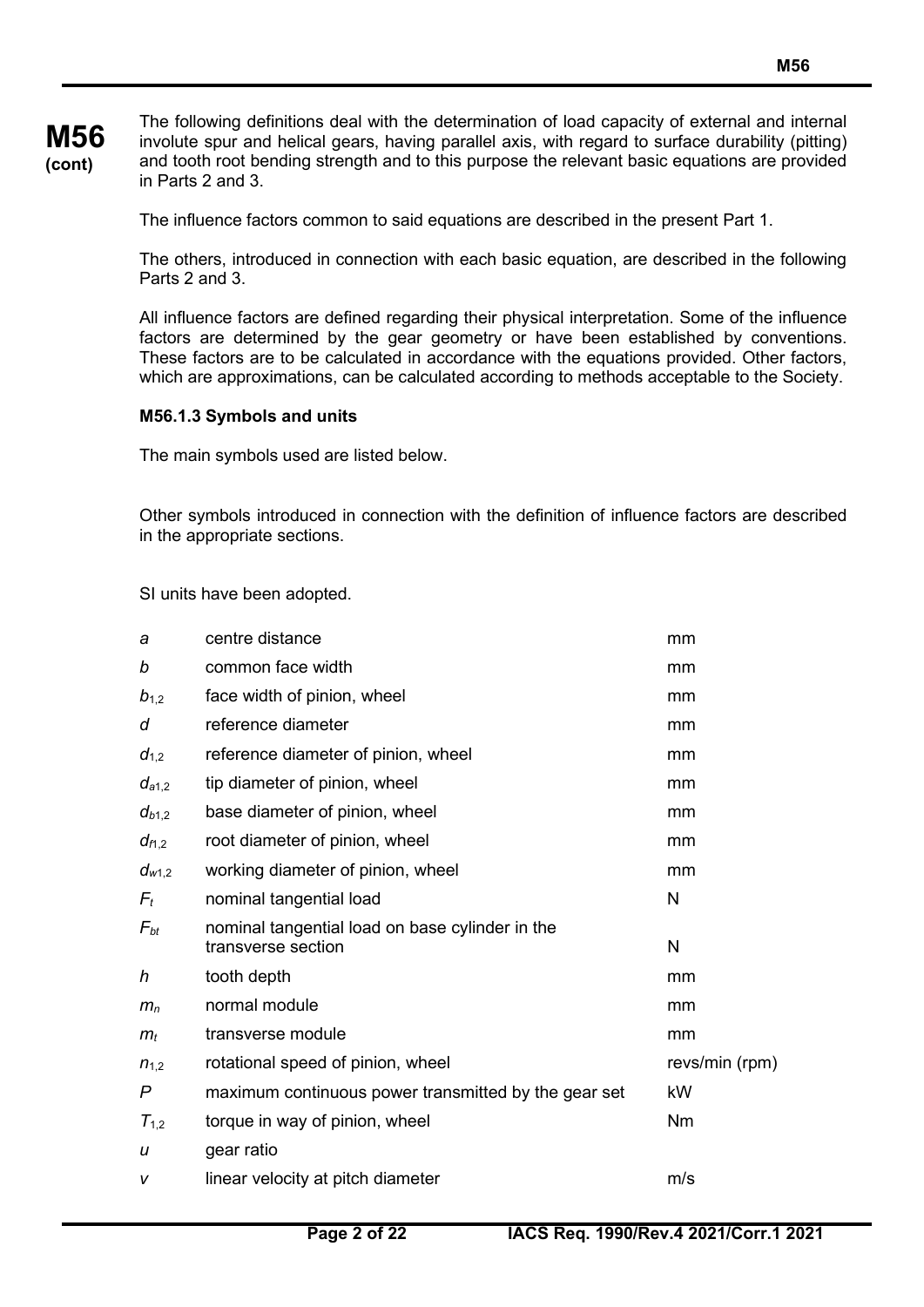| $X_{1,2}$              | addendum modification coefficient of pinion, wheel  |         |
|------------------------|-----------------------------------------------------|---------|
| z                      | number of teeth                                     |         |
| $Z_{1,2}$              | number of teeth of pinion, wheel                    |         |
| $Z_n$                  | virtual number of teeth                             |         |
| $\alpha_n$             | normal pressure angle at reference cylinder         | $\circ$ |
| $\alpha_t$             | transverse pressure angle at ref. cylinder          | $\circ$ |
| $\alpha_{tw}$          | transverse pressure angle at working pitch cylinder | $\circ$ |
| β                      | helix angle at reference cylinder                   | $\circ$ |
| $\beta_b$              | helix angle at base cylinder                        | $\circ$ |
| $\varepsilon_{\alpha}$ | transverse contact ratio                            |         |
| $\varepsilon_{\beta}$  | overlap ratio                                       |         |

*εγ* total contact ratio

**M56 (cont)**

### **M56.1.4 Geometrical definitions**

For internal gearing  $z_2$ ,  $a$ ,  $d_2$ ,  $d_{a2}$ ,  $d_{b2}$  and  $d_{w2}$  are negative. The pinion is defined as the gear with the smaller number of teeth, therefore the absolute value of the gear ratio, defined as follows, is always greater or equal to the unity:

 $u=z_2/z_1$   $= d_{w2}/d_{w1}$   $= d_2/d_1$ 

For external gears *u* is positive, for internal gears *u* is negative.

In the equation of surface durability *b* is the common face width on the pitch diameter.

In the equation of tooth root bending stress  $b_1$  or  $b_2$  are the face widths at the respective tooth roots. In any case,  $b_1$  and  $b_2$  are not to be taken as greater than *b* by more than one module (*mn*) on either side.

The common face width *b* may be used also in the equation of teeth root bending stress if significant crowning or end relief have been adopted.

$$
\tan \alpha_t = \frac{\tan \alpha_n}{\cos \beta}
$$
\n
$$
\tan \beta_b = \tan \beta \cdot \cos \alpha_t
$$
\n
$$
d_{1,2} = \frac{z_{1,2}m_n}{\cos \beta}
$$
\n
$$
d_{b1,2} = d_{1,2} \cos \alpha_t
$$
\n
$$
d_{w1} = \frac{2a}{u+1}
$$
\nwhere  $a = 0.5(d_{w1} + d_{w2})$ \n
$$
d_{w2} = \frac{2au}{u+1}
$$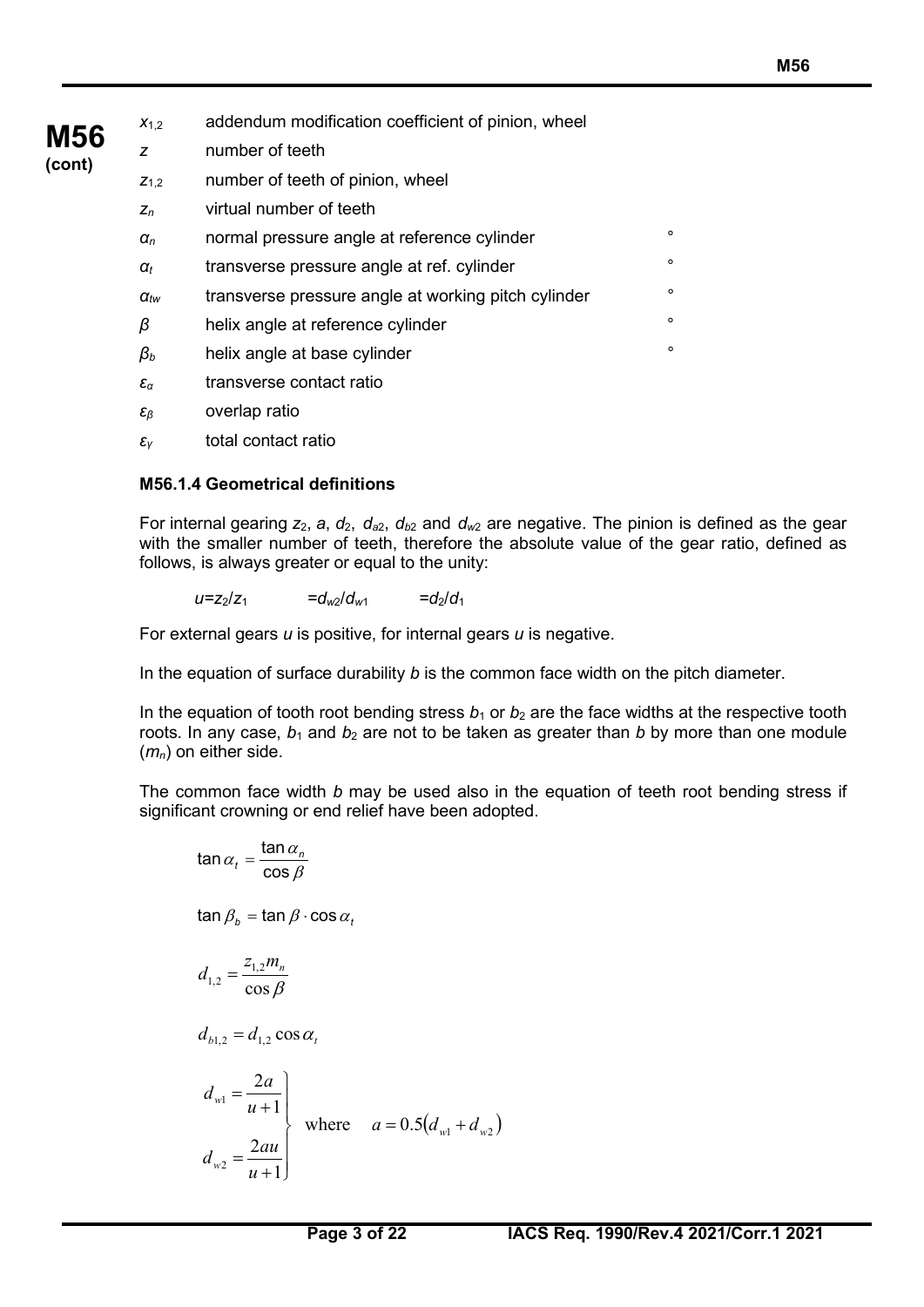**M56 (cont)** 

$$
z_{n1,2} = \frac{z_{1,2}}{\cos^2 \beta_b \cdot \cos \beta}
$$
  
\n
$$
m_t = \frac{m_n}{\cos \beta}
$$
  
\n
$$
\text{inv}\alpha = \tan \alpha - \frac{\pi \alpha}{180}; \quad \alpha \text{ [}^{\circ}\text{]}
$$
  
\n
$$
\text{inv}\alpha_{tw} = \text{inv}\alpha_t + 2 \tan \alpha_n \frac{x_1 + x_2}{z_1 + z_2} \qquad \text{or} \qquad \cos \alpha_{tw} = \frac{m_t (z_1 + z_2) \cos \alpha_t}{2a}
$$
  
\n
$$
\varepsilon_{\alpha} = \frac{0.5\sqrt{d_{\alpha 1}^2 - d_{\beta 1}^2} \pm 0.5\sqrt{d_{\alpha 2}^2 - d_{\beta 2}^2} - a \cdot \sin \alpha_{tw}}{\pi \cdot m_t \cdot \cos \alpha_t}
$$
  
\nthe positive sign is used for external years, the negative sign for internal years  
\n
$$
\varepsilon_{\beta} = \frac{b \cdot \sin \beta}{\pi \cdot m_n}
$$
  
\nfor double helix, *b* is to be taken as the width of one helix

$$
\varepsilon_{\gamma} = \varepsilon_{\alpha} + \varepsilon_{\beta}
$$

$$
\mathbf{v} = \pi \cdot \mathbf{d}_{1,2} n_{1,2} / 60 \cdot 10^3
$$

### **M56.1.5 Nominal tangential load,** *Ft*

The nominal tangential load, *Ft*, tangential to the reference cylinder and perpendicular to the relevant axial plane, is calculated directly from the maximum continuous power transmitted by the gear set by means of the following equations:

$$
T_{1,2} = \frac{30 \cdot 10^3 P}{\pi \cdot n_{1,2}}
$$
  
F<sub>t</sub> = 2000 · T<sub>1,2</sub> / d<sub>1,2</sub>

### **M56.1.6 General influence factors**

M56.1.6.1 Application factor, KA<sup>1)</sup>

The application factor, *KA*, accounts for dynamic overloads from sources external to the gearing.

*KA*, for gears designed for infinite life is defined as the ratio between the maximum repetitive cyclic torque applied to the gear set and the nominal rated torque.

The nominal rated torque is defined by the rated power and speed and is the torque used in the rating calculations.

The factor mainly depends on:

- characteristics of driving and driven machines;
- ratio of masses;
- type of couplings;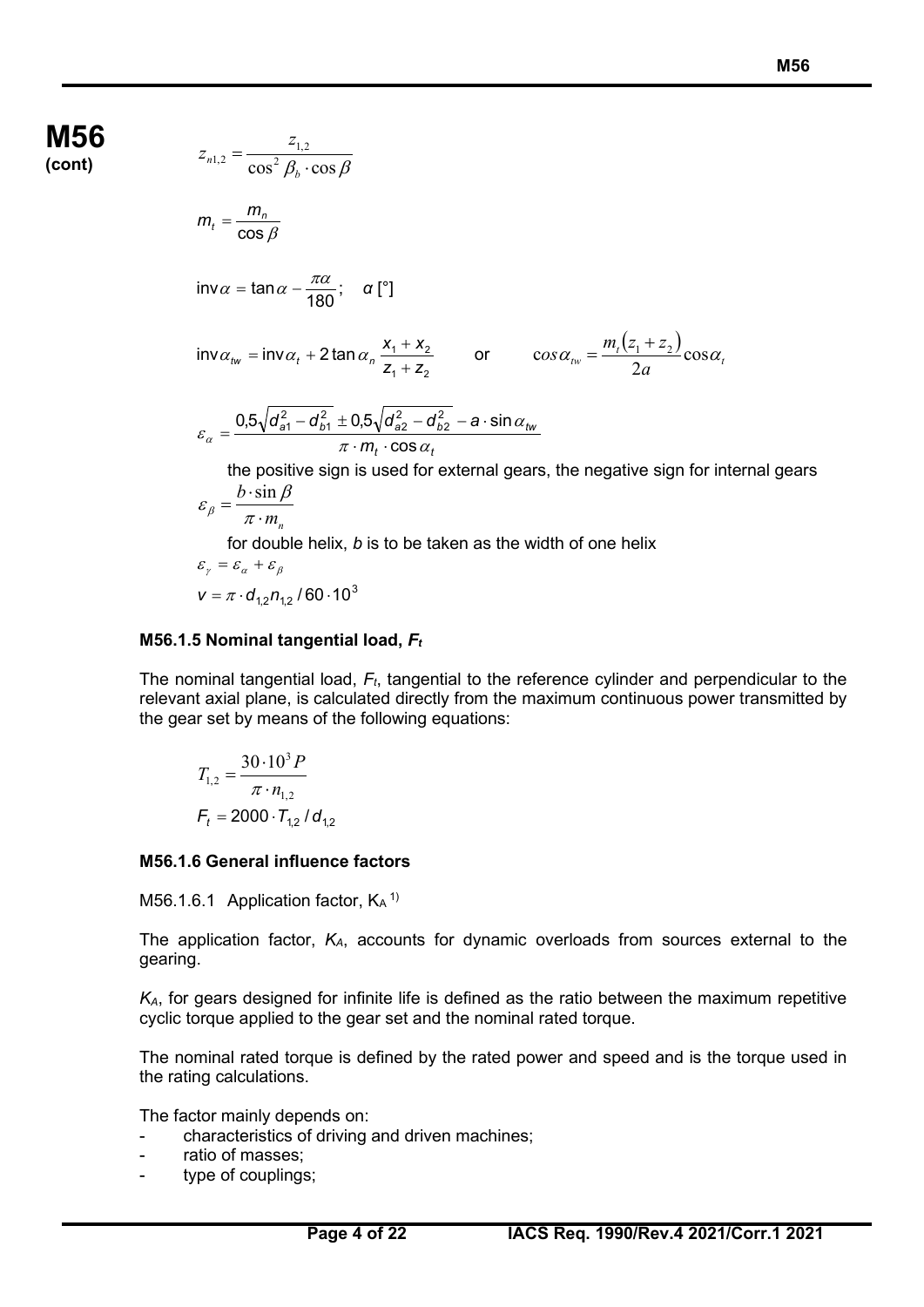# **M56**

**(cont)**

operating conditions (overspeeds, changes in propeller load conditions, ...).

When operating near a critical speed of the drive system, a careful analysis of conditions must be made.

The application factor, *KA*, should be determined by measurements or by system analysis acceptable to the Society. Where a value determined in such a way cannot be supplied, the following values can be considered.

a) Main propulsion

| $\sim$         | diesel engine with hydraulic or electromagnetic slip coupling | : 1.00 |
|----------------|---------------------------------------------------------------|--------|
| $\sim$         | diesel engine with high elasticity coupling                   | : 1.30 |
| $\blacksquare$ | diesel engine with other couplings                            | :1.50  |
|                |                                                               |        |

<sup>1)</sup> Where the vessel, on which the reduction gear is being used, is receiving an Ice Class notation, the Application Factor or the Nominal Tangential Force should be adjusted to reflect the ice load associated with the requested Ice Class, i.e. applying the design approach in UR I3 when applicable.

b) Auxiliary gears

| $\sim$ | electric motor, diesel engine with hydraulic or |                   |
|--------|-------------------------------------------------|-------------------|
|        | electromagnetic slip coupling                   | $\pm 1.00$        |
| $\sim$ | diesel engine with high elasticity coupling     | $\div$ 1.20 $\pm$ |
| $\sim$ | diesel engine with other couplings              | :1.40             |

M56.1.6.2 Load sharing factor, K<sub>v</sub>

The load sharing factor, *K<sup>γ</sup>* accounts for the maldistribution of load in multiple path transmissions (dual tandem, epicyclic, double helix, etc.)

*K<sup>γ</sup>* is defined as the ratio between the maximum load through an actual path and the evenly shared load. The factor mainly depends on accuracy and flexibility of the branches.

The load sharing factor, *Kγ*, should be determined by measurements or by system analysis. Where a value determined in such a way cannot be supplied, the following values can be considered for epicyclic gears:

| $\blacksquare$ | up to 3 planetary gears    | : 1.00 |
|----------------|----------------------------|--------|
| $\blacksquare$ | 4 planetary gears          | : 1.20 |
| $\sim$         | 5 planetary gears          | :1.30  |
| $\sim$         | 6 planetary gears and over | :1.40  |
|                |                            |        |

M56.1.6.3 Internal dynamic factor,  $K_v$ 

The internal dynamic factor, *Kv*, accounts for internally generated dynamic loads due to vibrations of pinion and wheel against each other.

 $K_v$  is defined as the ratio between the maximum load which dynamically acts on the tooth flanks and the maximum externally applied load (*F<sub>t</sub>K<sub>A</sub>K<sub>γ</sub>*).

The factor mainly depends on:

- transmission errors (depending on pitch and profile errors);
- masses of pinion and wheel;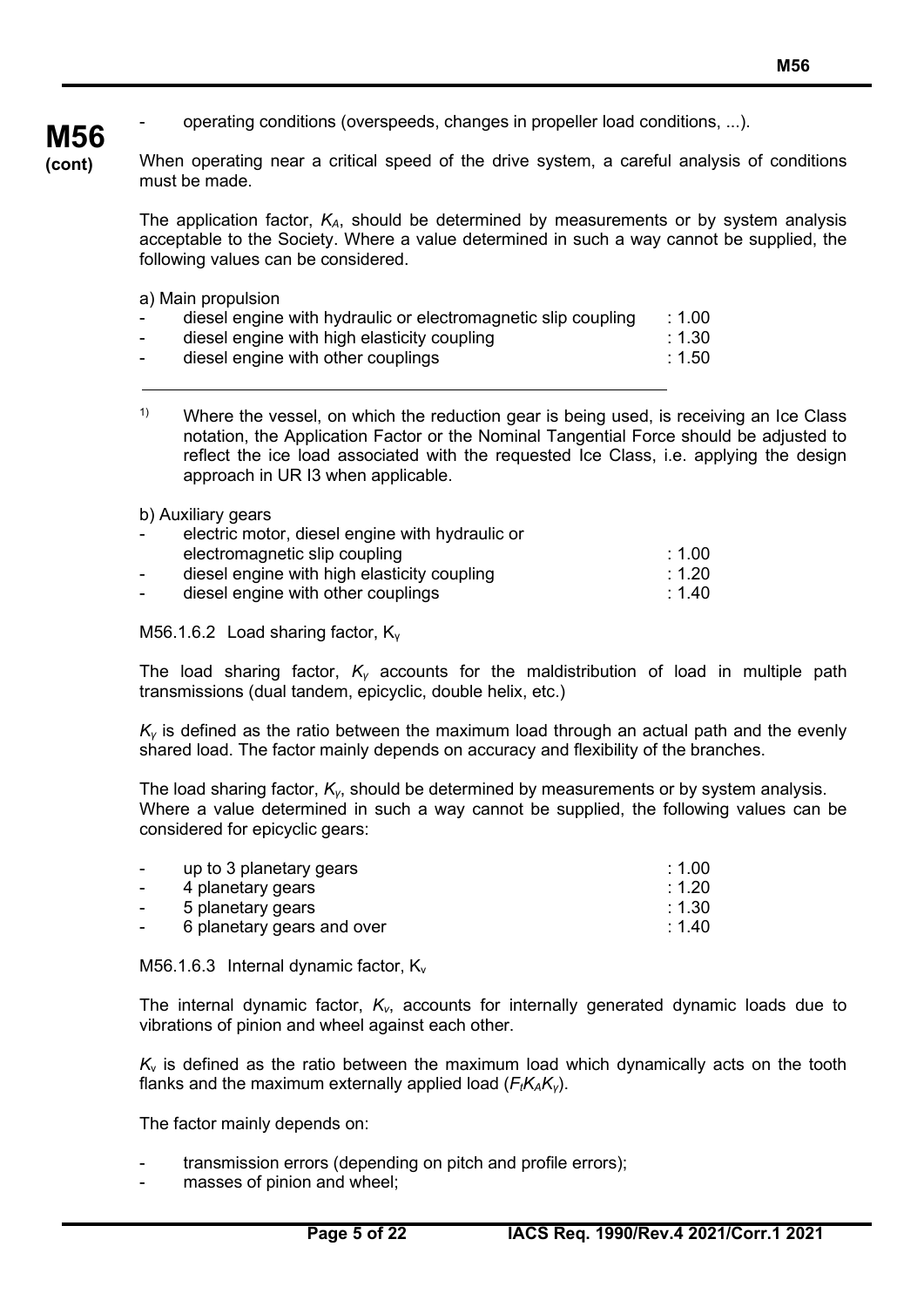**M56** gear mesh stiffness variation as the gear teeth pass through the meshing cycle;

- transmitted load including application factor; pitch line velocity;
- **(cont)**
- dynamic unbalance of gears and shaft;
- shaft and bearing stiffnesses:
- damping characteristics of the gear system.

The dynamic factor, *Kv*, is to be calculated as follows:

This method may be applied only to cases where all the following conditions are satisfied:

- running velocity in the subcritical range, i.e.:

$$
\frac{vz_1}{100}\sqrt{\frac{u^2}{1+u^2}} < 10 \text{ m/s}
$$

- spur gears  $(\beta = 0^{\circ})$  and helical gears with  $\beta \leq 30^{\circ}$
- pinion with relatively low number of teeth,  $z_1$ < 50
- solid disc wheels or heavy steel gear rim

This method may be applied to all types of gears if  $\frac{v-1}{100} \sqrt{\frac{u}{1+u^2}} < 3 \text{ m/s}$ 2  $\frac{1}{2}$   $\sqrt{\frac{u}{1} + \frac{2}{2}}$  < + *u*  $\frac{vz_1}{\sqrt{u^2}}\sqrt{u^2}$  < 3 m/s, as well as to helical

gears where  $\beta > 30$ °.

For gears other than the above, reference is to be made to Method B outlined in the reference standard ISO 6336-1:2019.

a) For spur gears and for helical gears with overlap ratio *εβ ≥*1

$$
K_{\rm v} = 1 + \left(\frac{K_{\rm 1}}{K_{\rm A} \frac{F_{\rm t}}{b}} + K_{\rm 2}\right) \cdot \frac{\nu z_{\rm 1}}{100} K_{\rm 3} \sqrt{\frac{u^2}{1 + u^2}}
$$

If *KAFt*/*b* is less than 100 N/mm, this value is assumed to be equal to 100 N/mm.

Numerical values for the factor  $K_1$  are to be as specified in the Table 1.1

|               |     | ISO accuracy grades $^{2)}$ |     |      |      |      |
|---------------|-----|-----------------------------|-----|------|------|------|
|               |     |                             |     |      |      |      |
| spur gears    |     | 3.9                         | .5  | 14.9 | 26.8 | 39.1 |
| helical gears | l.9 | 3.5                         | 6.7 | 13.3 | 23.9 | 34.8 |

### Table 1.1 Values of the factor  $K_1$  for the calculation of  $K_v$

For all accuracy grades the factor  $K_2$  is to be in accordance with the following:

- for spur gears,  $K_2$ =0.0193

 $-$  for helical gears,  $K_2$ =0.0087

Factor  $K_3$  is to be in accordance with the following:

If 
$$
\frac{vz_1}{100} \sqrt{\frac{u^2}{1+u^2}} \le 0.2
$$
 then  $K_3 = 2.0$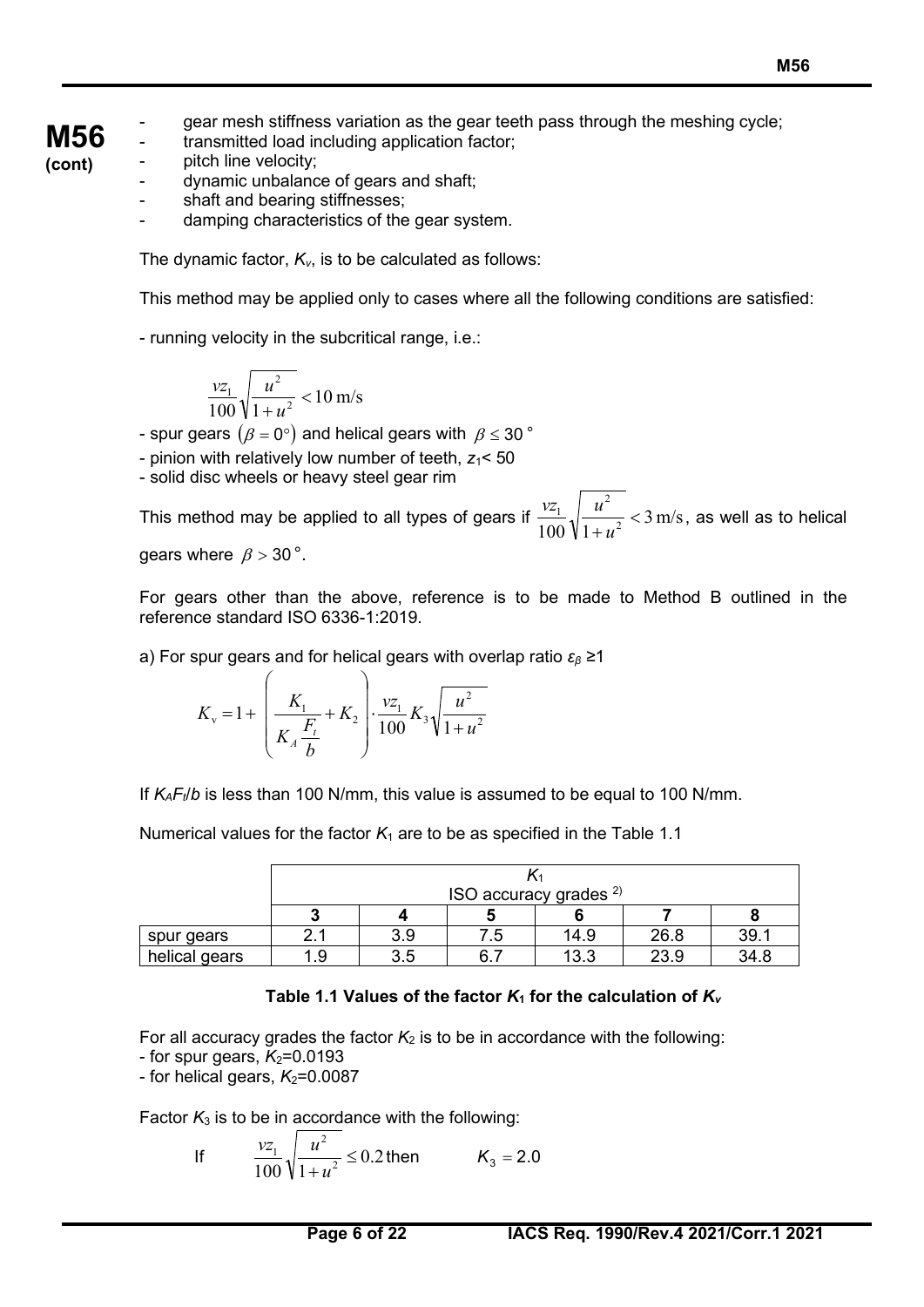If 
$$
\frac{vz_1}{100}\sqrt{\frac{u^2}{1+u^2}} > 0.2
$$
 then  $K_3 = 2.071 - 0.357 \cdot \frac{vz_1}{100}\sqrt{\frac{u^2}{1+u^2}}$ 

b) For helical gears with overlap ratio *εβ<*1 the value *Kv* is determined by linear interpolation between values determined for spur gears (*Kvα*) and helical gears (*Kvβ*) in accordance with:

$$
K_{v} = K_{v\alpha} - \varepsilon_{\beta} (K_{v\alpha} - K_{v\beta})
$$

Where:

 $K_{\text{va}}$  is the  $K_{\text{v}}$  value for spur gears, in accordance with a);  $K_{\nu\beta}$  is the  $K_{\nu}$  value for helical gears, in accordance with a).

<sup>2)</sup> ISO accuracy grades according to ISO 1328-2: $19972020$ . In case of mating gears with different accuracy grades, the grade corresponding to the lower accuracy should be used.

M56.1.6.4 Face load distribution factors,  $K_{H\beta}$  and  $K_{F\beta}$ 

The face load distribution factors, *KHβ* for contact stress, *KFβ* for tooth root bending stress, account for the effects of non-uniform distribution of load across the face width.

*KHβ* is defined as follows:

 $K_{H\beta} = \frac{\text{maximum load per unit face width}}{\text{mean load per unit face width}}$ 

*KFβ* is defined as follows:

 $\kappa_{F\beta} = \frac{\text{maximum bending stress at tooth root per unit face width}}{\text{mean bending stress at tooth roof per unit face width}}$ 

The mean bending stress at tooth root relates to the considered face width  $b_1$  resp.  $b_2$ .

*KFβ* can be expressed as a function of the factor *KHβ*.

The factors *KHβ and KFβ* mainly depend on:

- gear tooth manufacturing accuracy;
- errors in mounting due to bore errors;
- bearing clearances;
- wheel and pinion shaft alignment errors;
- elastic deflections of gear elements, shafts, bearings, housing and foundations which support the gear elements;
- thermal expansion and distortion due to operating temperature;
- compensating design elements (tooth crowning, end relief, etc.).

The face load distribution factors, *KH<sup>β</sup>* for contact stress, and *KFβ* for tooth root bending stress, are to be determined according to the Method C outlined in the reference standard ISO 6336- 1:2019.

Alternative methods acceptable to the Society may be applied.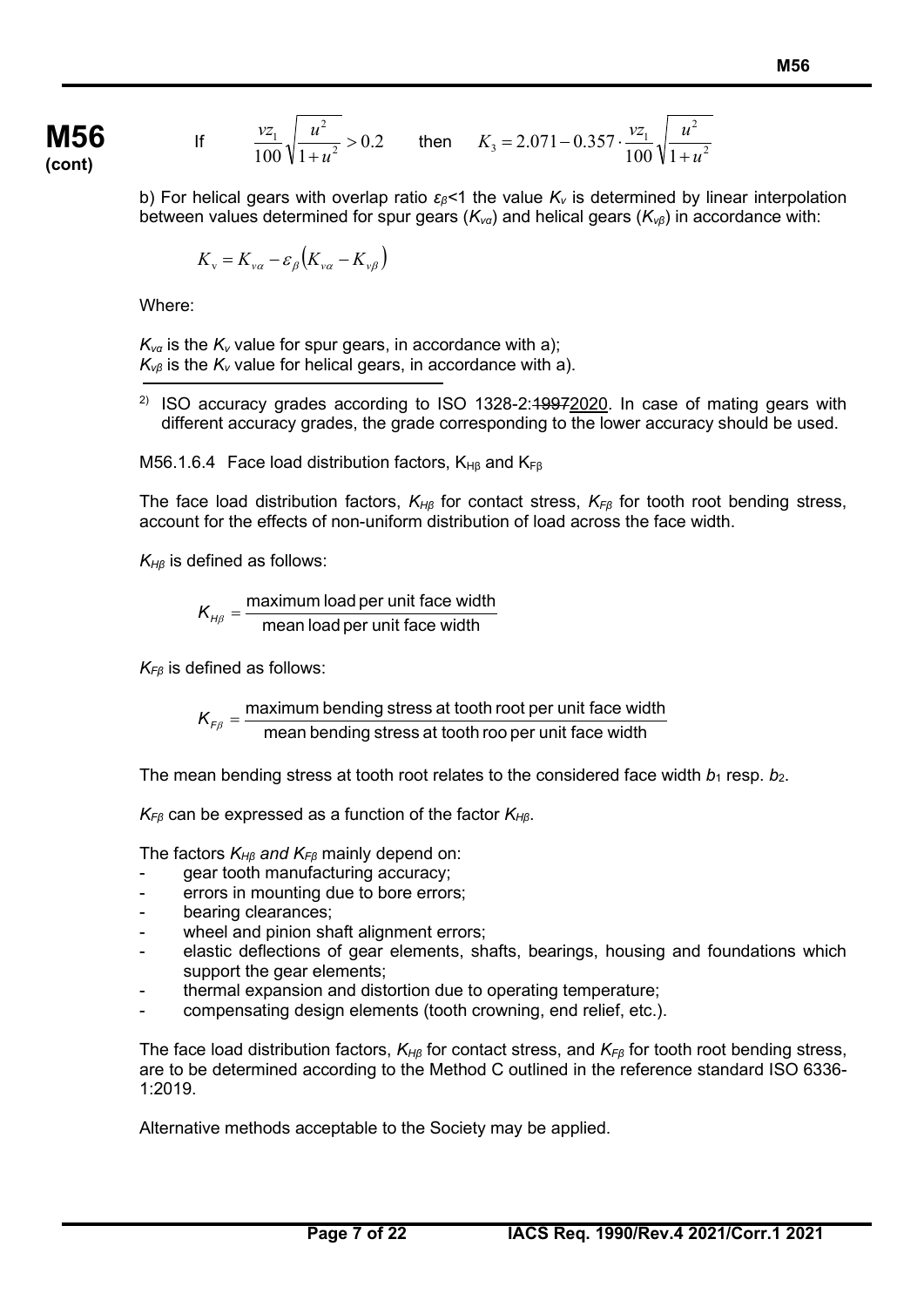a) In case the hardest contact is at the end of the face width *KFβ* is given by the following equations:

**M56 (cont)**

$$
K_{F\beta} = K_{H\beta}^N
$$

$$
N = \frac{(b/h)^2}{1 + (b/h) + (b/h)^2}
$$

- $(b/h)$  = face width/tooth height ratio, the minimum of  $b_1/h_1$  or  $b_2/h_2$ . For double helical gears, the face width of only one helix is to be used. When *b/h*<3 the value *b/h*=3 is to be used.
- b) In case of gears where the ends of the face width are lightly loaded or unloaded (end relief or crowning):

$$
K_{F\beta}=K_{H\beta}
$$

M56.1.6.5 Transverse load distribution factors,  $K_{H\alpha}$  and  $K_{F\alpha}$ 

The transverse load distribution factors,  $K_{H\alpha}$  for contact stress and  $K_{F\alpha}$  for tooth root bending stress, account for the effects of pitch and profile errors on the transversal load distribution between two or more pairs of teeth in mesh.

The factors *KHα and KF<sup>α</sup>* mainly depend on:

- total mesh stiffness;
- total tangential load *Ft*, *KA*, *Kγ*, *Kv*, *KHβ*;
- base pitch error;
- tip relief;
- running-in allowances.

The transverse load distribution factors, *KHα* for contact stress and *KFα* for tooth root bending stress, are to be determined according to Method B outlined in the reference standard ISO 6336-1:2019.

### **M56.2 Surface durability (pitting)**

### **M56.2.1 Scope and general remarks**

The criterion for surface durability is based on the Hertz pressure on the operating pitch point or at the inner point of single pair contact. The contact stress *σ<sup>H</sup>* must be equal to or less than the permissible contact stress *σHP*.

### **M56.2.2 Basic equations**

M56.2.2.1 Contact stress

$$
\sigma_{H} = \sigma_{H0} \sqrt{K_A \cdot K_{\gamma} \cdot K_{v} \cdot K_{H\alpha} \cdot K_{H\beta}} \le \sigma_{HP}
$$

where: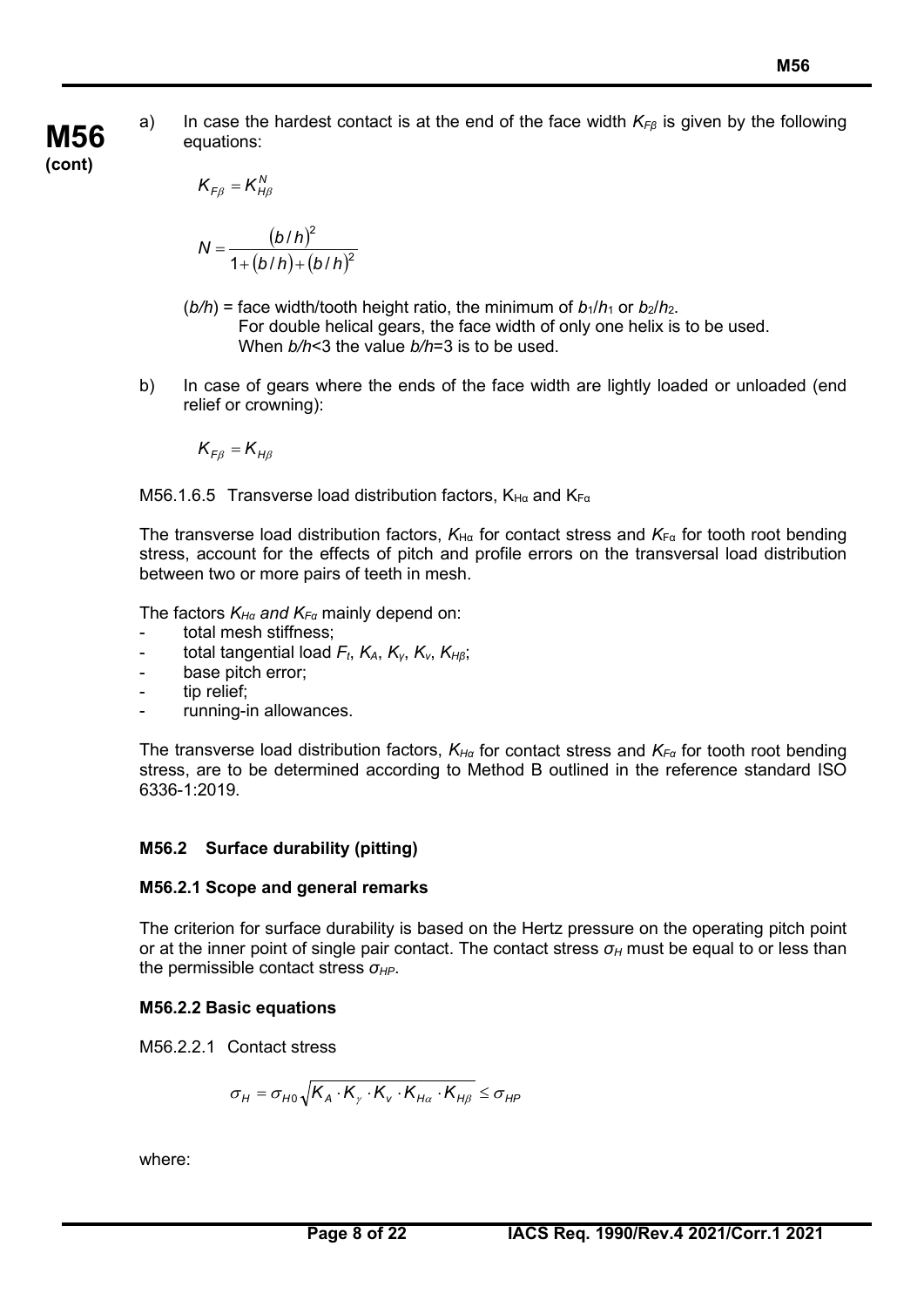*σH0* = basic value of contact stress for pinion and wheel

## **M56 (cont)**

$$
\sigma_{H0} = Z_B \cdot Z_H \cdot Z_E \cdot Z_s \cdot Z_\beta \sqrt{\frac{F_t}{d_1 \cdot b} \frac{(u+1)}{u}}
$$
 for pinion

$$
\sigma_{H0} = Z_D \cdot Z_H \cdot Z_E \cdot Z_g \cdot Z_\beta \sqrt{\frac{F_t}{d_1 \cdot b} \frac{(u+1)}{u}}
$$
 for wheel

where:

| $Z_B$                                                                                  |     | $=$ single pair tooth contact factor for pinion                                        | (see clause 2.3)                     |
|----------------------------------------------------------------------------------------|-----|----------------------------------------------------------------------------------------|--------------------------------------|
| $Z_D$                                                                                  |     | $=$ single pair tooth contact factor for wheel                                         | (see clause 2.3)                     |
| $Z_H$                                                                                  |     | = zone factor                                                                          | (see clause 2.4)                     |
|                                                                                        |     | $Z_E$ = elasticity factor<br>$Z_{\epsilon}$ = contact ratio factor                     | (see clause 2.5)<br>(see clause 2.6) |
| $Z_{\beta}$                                                                            |     | $=$ helix angle factor                                                                 | (see clause 2.7)                     |
| $F_t$                                                                                  |     | = nominal tangential load at reference cylinder in the<br>transverse section           | (see Part 1)                         |
| b                                                                                      |     | $=$ common face width                                                                  |                                      |
| $d_1$                                                                                  |     | $=$ reference diameter of pinion                                                       |                                      |
| u                                                                                      | $=$ | gear ratio<br>(for external gears $u$ is positive, for internal gears $u$ is negative) |                                      |
| Regarding factors $K_A$ , $K_Y$ , $K_V$ , $K_{H\alpha}$ and $K_{H\beta}$ , see Part 1. |     |                                                                                        |                                      |

M56.2.2.2 Permissible contact stress

The permissible contact stress  $σ<sub>HP</sub>$  is to be evaluated separately for pinion and wheel:

$$
\sigma_{HP} = \frac{\sigma_{H\text{lim}} \cdot Z_N}{S_H} \cdot Z_L \cdot Z_v \cdot Z_R \cdot Z_W \cdot Z_X
$$

where:

|  | $\sigma_{Hlim}$ = endurance limit for contact stress | (see clause 2.8)  |
|--|------------------------------------------------------|-------------------|
|  | $Z_N$ = life factor for contact stress               | (see clause 2.9)  |
|  | $Z_i$ = lubrication factor                           | (see clause 2.10) |
|  | $Z_v$ = velocity factor                              | (see clause 2.10) |
|  | $Z_R$ = roughness factor                             | (see clause 2.10) |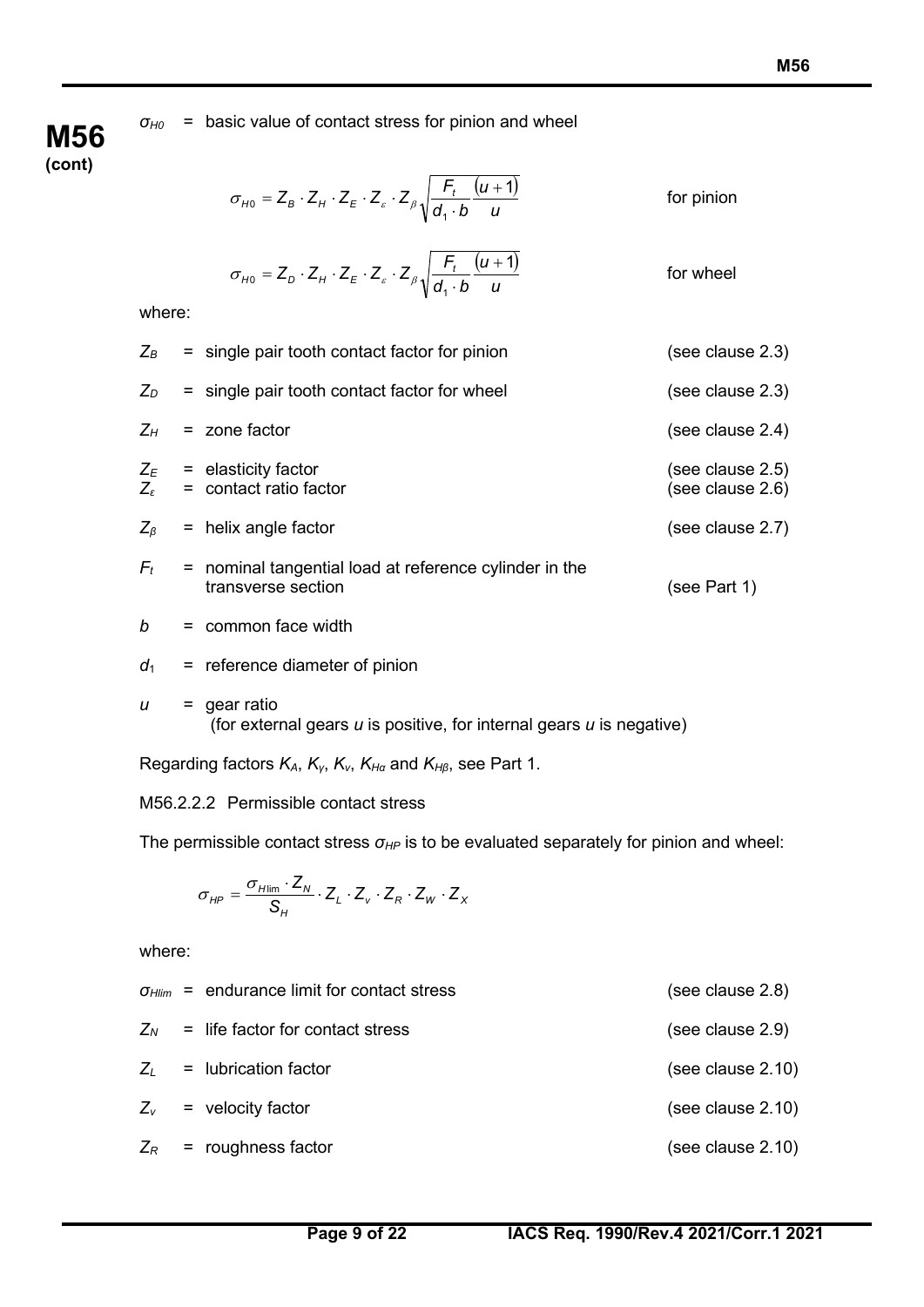| <b>M56</b> | $Z_W$ = hardness ratio factor            | (see clause 2.11) |
|------------|------------------------------------------|-------------------|
| (cont)     | $Z_{x}$ = size factor for contact stress | (see clause 2.12) |
|            | $S_H$ = safety factor for contact stress | (see clause 2.13) |

### **M56.2.3 Single pair tooth contact factors,**  $Z_B$  **and**  $Z_D$

The single pair tooth contact factors,  $Z_B$  for pinion and  $Z_D$  for wheel, account for the influence of the tooth flank curvature on contact stresses at the inner point of single pair contact in relation to *ZH*.

The factors transform the contact stresses determined at the pitch point to contact stresses considering the flank curvature at the inner point of single pair contact.

The single pair tooth contact factors,  $Z_B$  for pinions and  $Z_D$  for wheels, are to be determined as follows:

For spur gears,  $\varepsilon_{\beta}=0$ 

 $Z_B$  =  $M_1$  or 1 whichever is the larger value

 $Z_D = M_2$  or 1 whichever is the larger value

$$
M_1 = \frac{\tan \alpha_{\scriptscriptstyle{fw}}}{\sqrt{\left(\sqrt{\frac{d_{a1}^2}{d_{b1}^2} - 1} - \frac{2\pi}{z_1}\right)\left(\sqrt{\frac{d_{a2}^2}{d_{b2}^2} - 1} - (\varepsilon_{\alpha} - 1)\frac{2\pi}{z_2}\right)}}
$$

$$
M_2 = \frac{\tan \alpha_{\scriptscriptstyle{fw}}}{\sqrt{\left(\sqrt{\frac{d_{a2}^2}{d_{b2}^2} - 1 - \frac{2\pi}{z_2}}\right) \left(\sqrt{\frac{d_{a1}^2}{d_{b1}^2} - 1 - (\varepsilon_{\alpha} - 1)\frac{2\pi}{z_1}}\right)}}
$$

For helical gears when  $\varepsilon_{\beta}$  ≥1

$$
Z_B = 1
$$
  

$$
Z_D = 1
$$

For helical gears when  $\varepsilon_B$  <1 the values of  $Z_B$  and  $Z_D$  are determined by linear interpolation between  $Z_B$  and  $Z_D$  for spur gears and  $Z_B$  and  $Z_D$  for helical gears having  $\varepsilon_\beta \ge 1$ .

Thus:

$$
Z_B = M_1 - \varepsilon_\beta (M_1 - 1) \text{ and } Z_B \ge 1
$$
  

$$
Z_D = M_2 - \varepsilon_\beta (M_2 - 1) \text{ and } Z_D \ge 1
$$

For internal gears,  $Z_D$  shall be taken as equal to 1.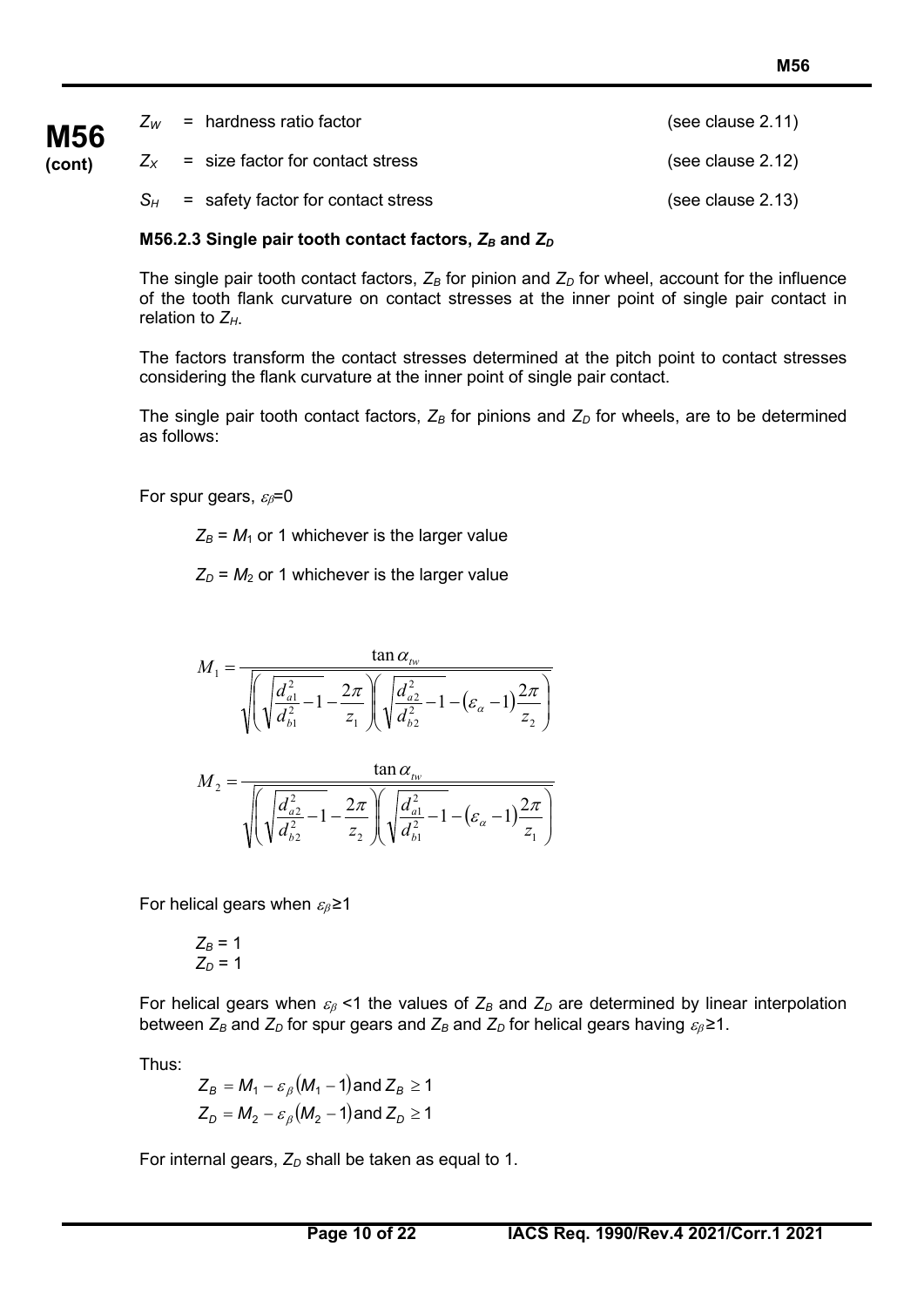### **M56.2.4 Zone factor,** *ZH*

**(cont)** The zone factor,  $Z_H$ , accounts for the influence on the Hertzian pressure of tooth flank curvature at pitch point and transforms the tangential load at the reference cylinder to the normal load at the pitch cylinder.

The zone factor,  $Z_H$ , is to be calculated as follows:

$$
Z_H = \sqrt{\frac{2\cos\beta_b}{\cos^2\alpha_t \tan\alpha_w}}
$$

### **M56.2.5 Elasticity factor,** *ZE*

The elasticity factor,  $Z_{E}$ , accounts for the influence of the material properties *E* (modulus of elasticity) and *ν* (Poisson's ratio) on the contact stress.

The elasticity factor, *ZE*, for steel gears (*E*= 206 000 N/mm2 , *ν*= 0.3) is equal to:

 $Z_F = 189.8 \sqrt{N/mm^2}$ 

In other cases, reference is to be made to the reference standard ISO 6336-2:2019.

### **M56.2.6 Contact ratio factor,** *Z<sup>ε</sup>*

The contact ratio factor, *Zε*, accounts for the influence of the transverse contact ratio and the overlap ratio on the specific surface load of gears.

The contact ratio factor, *Zε*, is to be calculated as follows:

Spur gears:

$$
Z_{\varepsilon} = \sqrt{\frac{4 - \varepsilon_{\alpha}}{3}}
$$

Helical gears:

- for *εβ* <1

$$
Z_{\varepsilon} = \sqrt{\frac{4-\varepsilon_{\alpha}}{3} \left(1-\varepsilon_{\beta}\right) + \frac{\varepsilon_{\beta}}{\varepsilon_{\alpha}}}
$$

- for *εβ* ≥1

$$
Z_{\varepsilon} = \sqrt{\frac{1}{\varepsilon_{\alpha}}}
$$

**M56**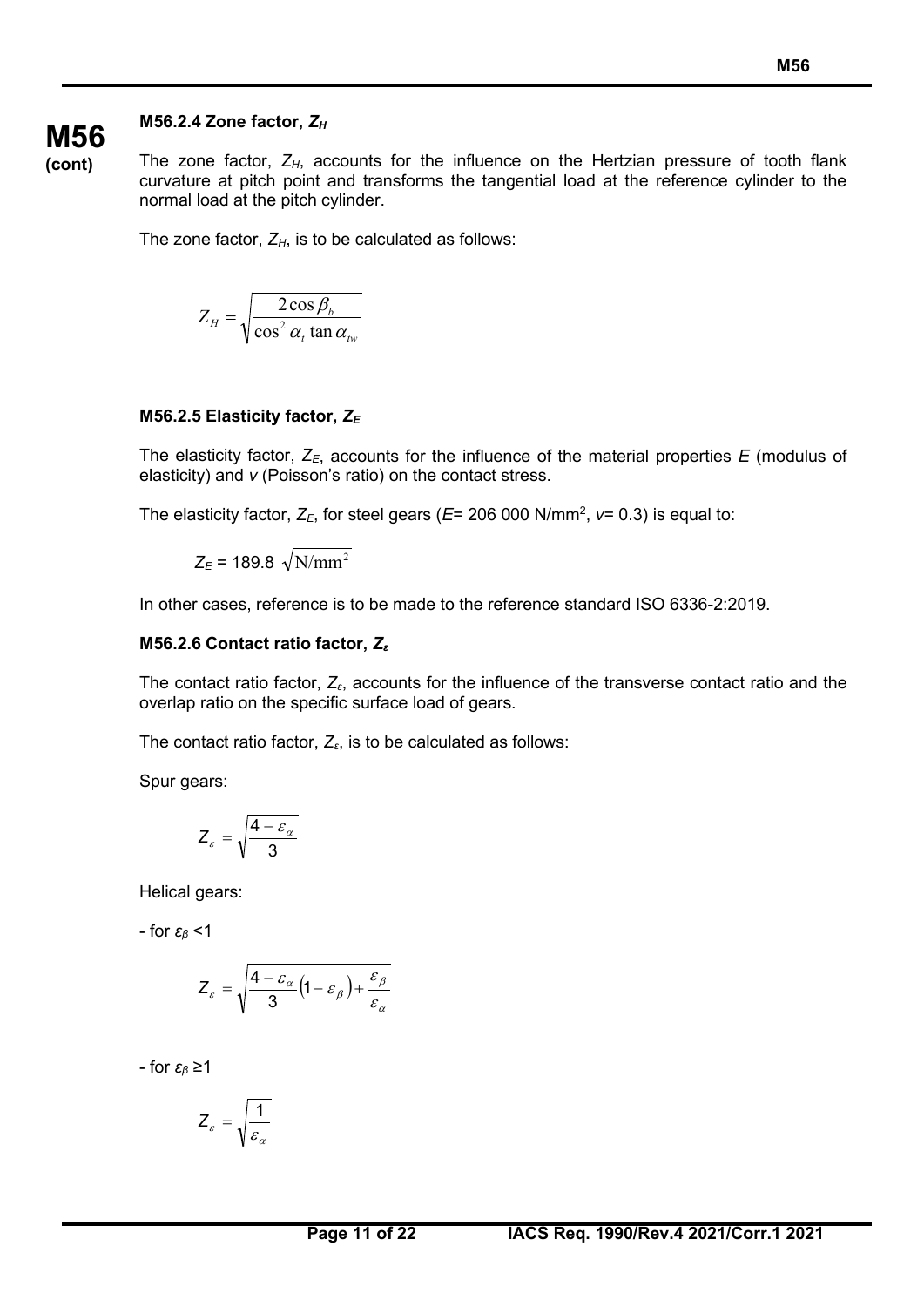### **M56.2.7 Helix angle factor,** *Z<sup>β</sup>*

**(cont)**

**M56**

The helix angle factor, *Zβ*, accounts for the influence of helix angle on surface durability, allowing for such variables as the distribution of load along the lines of contact. *Z<sup>β</sup>* is dependent only on the helix angle.

The helix angle factor, *Zβ*, is to be calculated as follows:

$$
Z_{\beta} = \sqrt{\frac{1}{\cos \beta}}
$$

Where *β* is the reference helix angle.

### **M56.2.8 Endurance limit for contact stress,** *σHlim*

For a given material, *σHlim* is the limit of repeated contact stress which can be permanently endured. The value of *σHlim* can be regarded as the level of contact stress which the material will endure without pitting for at least  $5x10<sup>7</sup>$  load cycles.

For this purpose, pitting is defined by:

- for not surface hardened gears:
	- pitted area > 2% of total active flank area
- for surface hardened gears:
	- pitted area > 0,5% of total active flank area, or
		- > 4% of one particular tooth flank area.

The *σHlim* values are to correspond to a failure probability of 1% or less.

The endurance limit mainly depends on:

- material composition, cleanliness and defects;
- mechanical properties;
- residual stresses:
- hardening process, depth of hardened zone, hardness gradient;
- material structure (forged, rolled bar, cast).

The endurance limit for contact stress *σHlim*, is to be determined, in general, making reference to values indicated in the standard ISO 6336-5:2016, for material quality MQ.

### **M56.2.9 Life factor,** *ZN*

The life factor  $Z_N$ , accounts for the higher permissible contact stress in case a limited life (number of cycles) is required.

The factor mainly depends on:

- material and heat treatment;
- number of cycles;
- influence factors (*ZR*, *Zv*, *ZL*, *ZW*, *ZX*).

The life factor,  $Z_N$ , is to be determined according to Method B outlined in the reference standard ISO 6336-2:2019.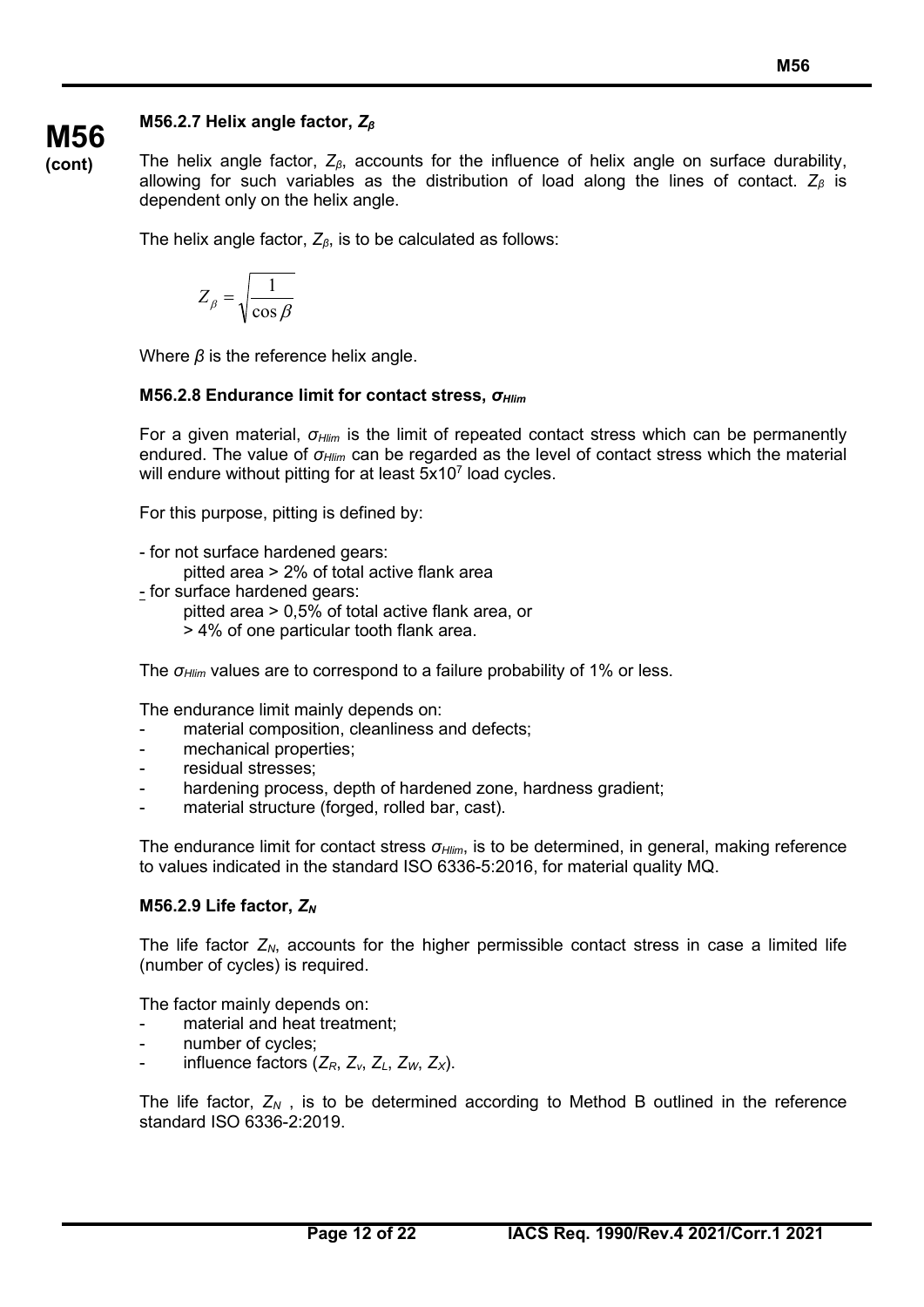### **M56.2.10 Influence factors of lubrication film on contact stress,** *ZL***,** *Zv* **and** *ZR*

The lubricant factor, *ZL*, accounts for the influence of the type of lubricant and its viscosity. The velocity factor, *Zv*, accounts for the influence of the pitch line velocity. The roughness factor,  $Z_R$ , accounts for the influence of the surface roughness on the surface endurance capacity.

The factors may be determined for the softer material where gear pairs are of different hardness.

The factors mainly depend on:

- viscosity of lubricant in the contact zone:
- the sum of the instantaneous velocities of the tooth surfaces:
- load:

**M56 (cont)**

- relative radius of curvature at the pitch point;
- surface roughness of teeth flanks;
- hardness of pinion and gear.

The lubricant factor,  $Z_L$ , the velocity factor,  $Z_v$ , and the roughness factor  $Z_R$  are to be calculated as follows:

a) Lubricant factor, *ZL*

The factor, *ZL*, is to be calculated from the following equation:

$$
Z_L = C_{ZL} + \frac{4(1 - C_{ZL})}{\left(1.2 + \frac{134}{v_{40}}\right)^2}
$$

In the range 850 N/mm<sup>2</sup> ≤  $\sigma_{\text{Hlim}}$  ≤ 1200 N/mm<sup>2</sup>, C<sub>ZL</sub> is to be calculated as follows:

$$
C_{\text{ZL}} = \left(0.08 \frac{\sigma_{\text{Hlim}} - 850}{350}\right) + 0.83
$$

If *σHlim* < 850 N/mm2 , take *CZL* = 0.83

If *σHlim* > 1200 N/mm2 , take *CZL* = 0.91

Where:

 $v_{40}$  = nominal kinematic viscosity of the oil at 40 $^{\circ}$ C, mm<sup>2</sup>/s

b) Velocity factor, *Zv*

The velocity factor,  $Z_v$ , is to be calculated from the following equations:

$$
Z_v = C_{ZV} + \frac{2(1-C_{ZV})}{\sqrt{0.8 + \frac{32}{v}}}
$$

In the range 850 N/mm<sup>2</sup> ≤  $\sigma$ <sub>*Hlim*</sub> ≤ 1200 N/mm<sup>2</sup>,  $C$ <sub>ZV</sub> is to be calculated as follows: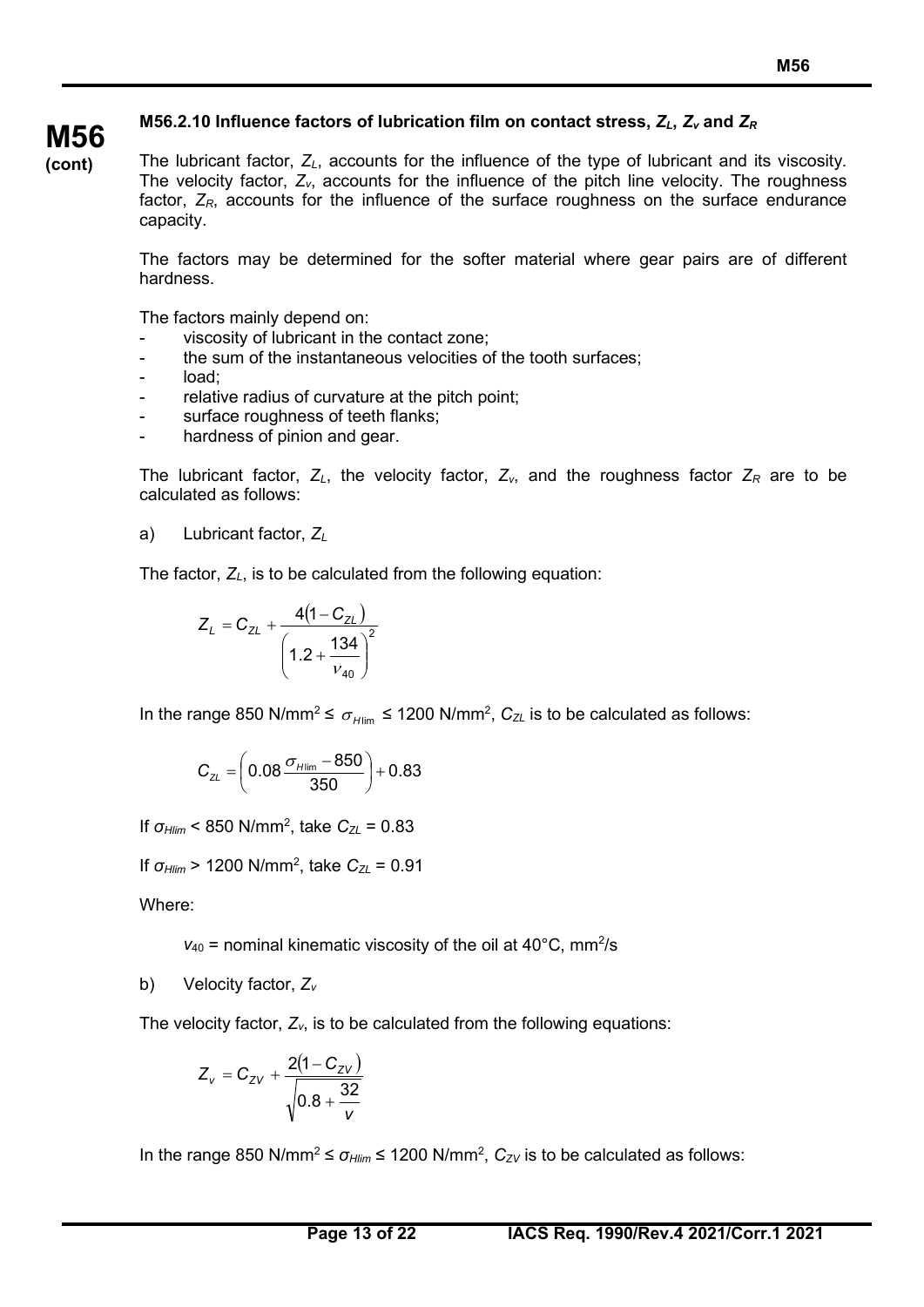### **M56 (cont)**

### $C_{ZV} = C_{ZI} + 0.02$

c) Roughness factor, *ZR*

The roughness factor,  $Z_R$ , is to be calculated from the following equations:

$$
Z_R = \left(\frac{3}{R_{z10}}\right)^{C_{ZR}}
$$

Where:

$$
R_{z} = \frac{R_{z1} + R_{z2}}{2}
$$

The peak-to-valley roughness determined for the pinion  $R_{z1}$  and for the wheel  $R_{z2}$  are mean values for the peak-to-valley roughness *Rz* measured on several tooth flanks (*Rz* as defined in the reference standard ISO 6336-2:2019).

$$
R_{z10} = R_z \sqrt[3]{\frac{10}{\rho_{\text{red}}}}
$$

relative radius of curvature:

$$
\rho_{\text{red}} = \frac{\rho_1 \cdot \rho_2}{\rho_1 + \rho_2}
$$

Wherein:

 $\rho_{12}$  = 0.5  $\cdot$  d<sub>b12</sub>  $\cdot$  tan  $\alpha_{tw}$ 

(also for internal gears,  $d_b$  negative sign)

If the roughness stated is an arithmetic mean roughness, i.e. *Ra* value (=*CLA* value) (=*AA* value) the following approximate relationship can be applied:

$$
R_{a} = CLA = AA = R_{z}/6
$$

In the range 850 N/mm<sup>2</sup> ≤  $\sigma$ <sub>*Hlim*</sub> ≤ 1200 N/mm<sup>2</sup>,  $C_{ZR}$  is to be calculated as follows:

$$
C_{ZR}=0.32-0.0002\cdot\sigma_{H\text{lim}}
$$

If *σ<sub>Hlim</sub>* < 850 N/mm<sup>2</sup>, take *C<sub>ZR</sub>* = 0.150

If *σ<sub>Hlim</sub>* > 1200 N/mm<sup>2</sup>, take *C<sub>ZR</sub>* = 0.080

### **M56.2.11 Hardness ratio factor,** *ZW*

The hardness ratio factor,  $Z_W$ , accounts for the increase of surface durability of a soft steel gear meshing with a significantly harder gear with a smooth surface in the following cases:

a) Surface-hardened pinion with through-hardened wheel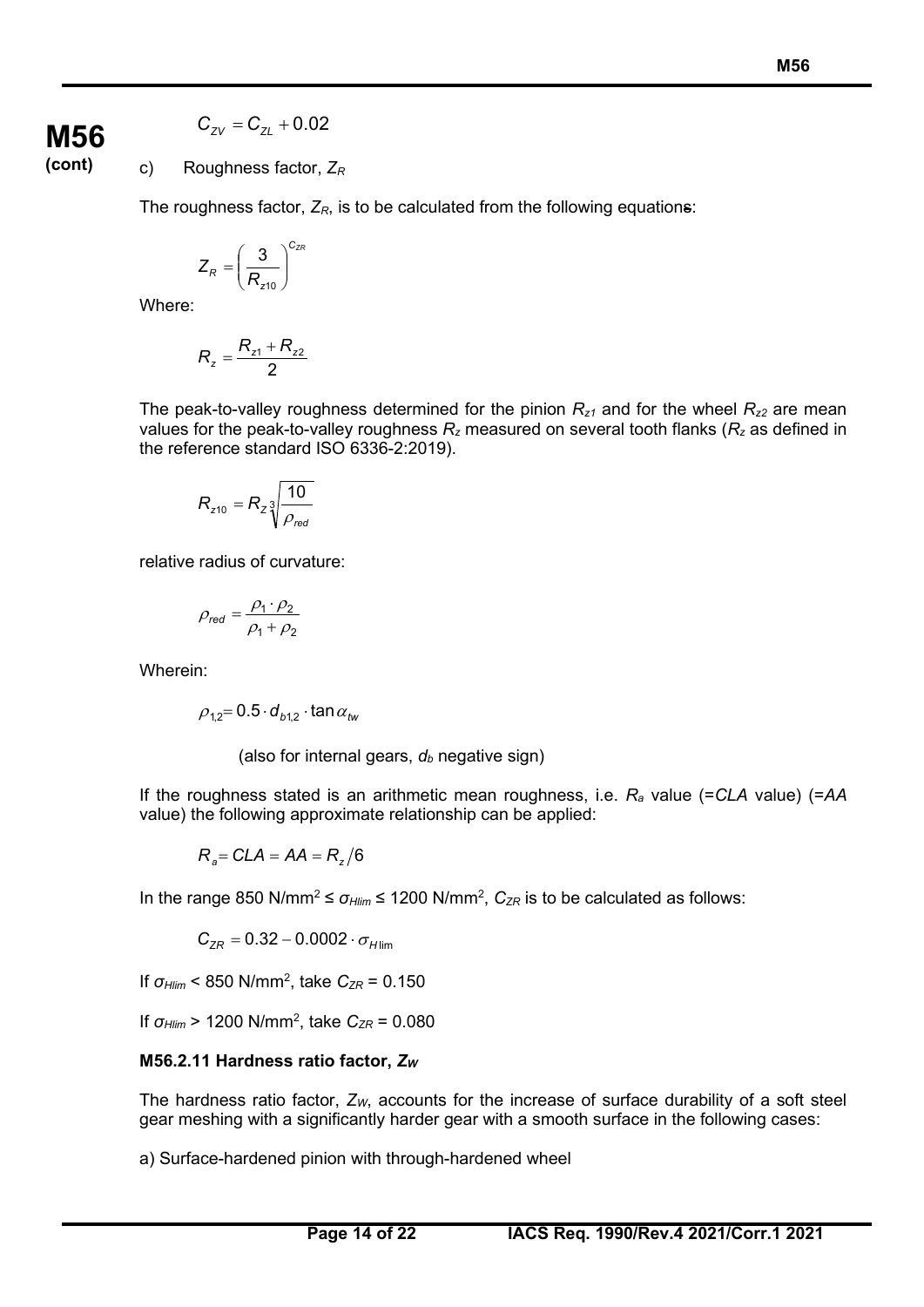### **Page 15 of 22 IACS Req. 1990/Rev.4 2021/Corr.1 2021**

If *HB* < 130  
\nIf 
$$
130 \leq HB \leq 470
$$
  
\nIf  $130 \leq HB \leq 470$   
\nIf  $HB > 470$   
\nIf  $HB > 470$   
\n
$$
Z_{W} = \left(1.2 - \frac{HB - 130}{1700}\right) \cdot \left(\frac{3}{R_{zH}}\right)^{0.15}
$$
\nIf  $HB > 470$   
\n
$$
Z_{W} = \left(\frac{3}{R_{zH}}\right)^{0.15}
$$

 $= 1.2 \cdot$ 

Where:

If *HB*< 130

*HB* = Brinell hardness of the tooth flanks of the softer gear of the pair

 $\backslash$ 

 $R_{zH}$  = equivalent roughness,  $\mu$ m

$$
R_{zH} = \frac{R_{z1} \cdot (10/\rho_{red})^{0.33} \cdot (R_{z1}/R_{z2})^{0.66}}{(\nu \cdot \nu_{40}/1500)^{0.33}}
$$

*ρred* = relative radius of curvature (see clause 2.10 c)

### b) Through-hardened pinion and wheel

When the pinion is substantially harder than the wheel, the work hardening effect increases the load capacity of the wheel flanks.  $Z_W$  applies to the wheel only, not to the pinion.

| If $HB_1/HB_2 < 1.2$             | $Z_w=1$                                                                               |
|----------------------------------|---------------------------------------------------------------------------------------|
| If $1.2 \leq HB_1/HB_2 \leq 1.7$ | $Z_W = 1 + \left(0.00898 \frac{HB_1}{HB_2} - 0.00829\right) \cdot \left(u - 1\right)$ |
| If $HB_1/HB_2 > 1.7$             | $Z_W = 1 + 0.00698 \cdot (u-1)$                                                       |

If gear ratio *u*>20 then the value *u*=20 is to be used.

In any case, if calculated  $Z_W$  <1 then the value  $Z_W$  = 1.0 is to be used.

### **M56.2.12 Size factor,** *ZX*

The size factor,  $Z_{X}$ , accounts for the influence of tooth dimensions on permissible contact stress and reflects the non-uniformity of material properties.

The factor mainly depends on:

- material and heat treatment:
- tooth and gear dimensions;
- ratio of case depth to tooth size;
- ratio of case depth to equivalent radius of curvature.

For through-hardened gears and for surface-hardened gears with adequate casedepth relative to tooth size and radius of relative curvature  $Z_x = 1$ . When the casedepth is relatively shallow then a smaller value of  $Z_X$  should be chosen.

$$
\mathop{\text{M56}}_{\text{(cont)}}
$$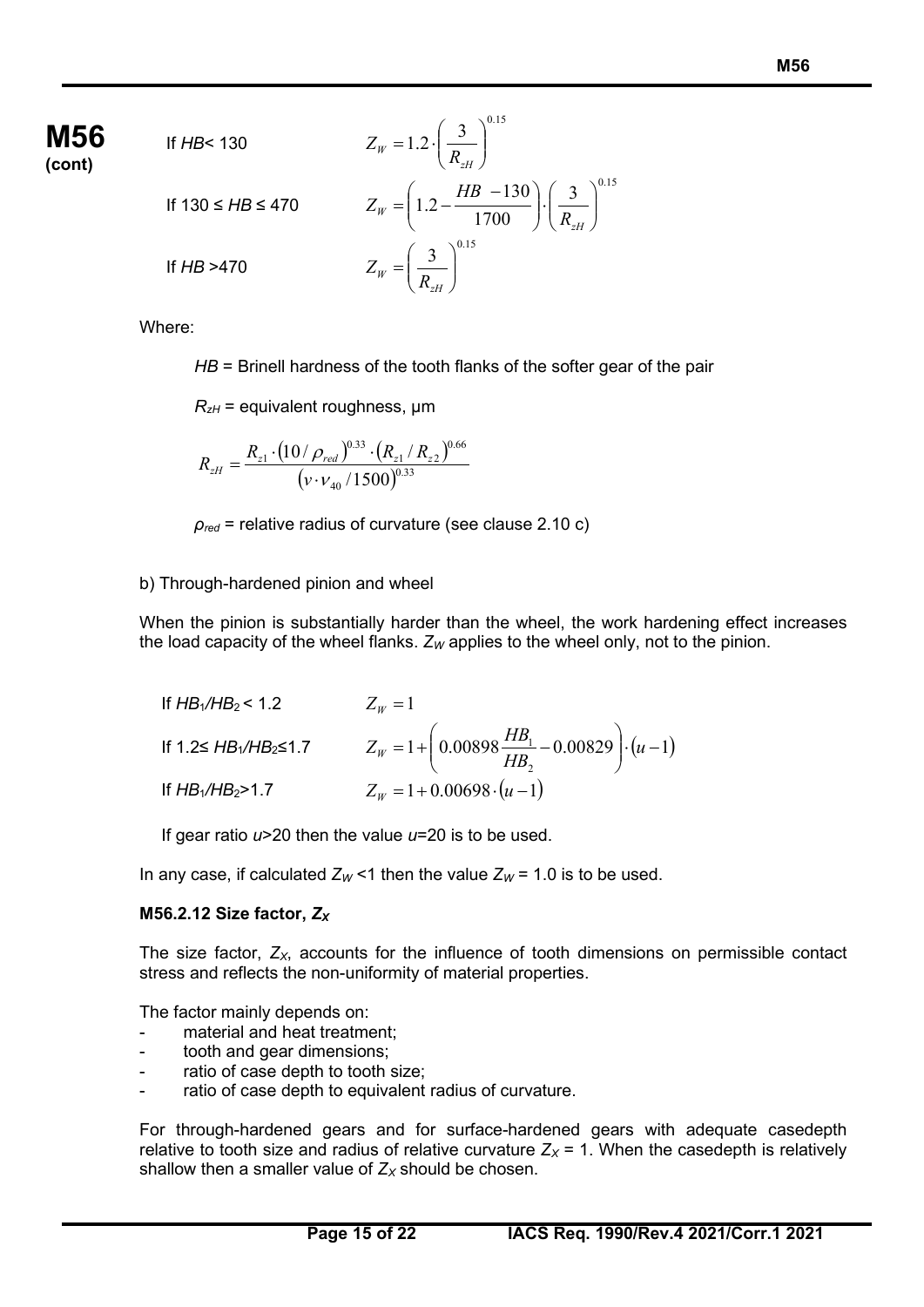### **M56.2.13 Safety factor for contact stress,** *SH*

**(cont)** The safety factor for contact stress,  $S_H$ , can be assumed by the Society taking into account the type of application.

The following guidance values can be adopted:

| Main propulsion gears: | 1.20 to 1.40 |
|------------------------|--------------|
|                        |              |

Auxiliary gears: 1.15 to 1.20

For gearing of duplicated independent propulsion or auxiliary machinery, duplicated beyond that required for class, a reduced value can be assumed at the discretion of the Society.

### **M56.3 Tooth root bending strength**

### **M56.3.1 Scope and general remarks**

The criterion for tooth root bending strength is the permissible limit of local tensile strength in the root fillet. The root stress *σ<sup>F</sup>* and the permissible root stress *σFP* shall be calculated separately for the pinion and the wheel.

*σ<sup>F</sup>* must not exceed *σFP*.

**M56**

The following formulae and definitions apply to gears having rim thickness greater than 3.5*mn*.

The result of rating calculations made by following this method are acceptable for normal pressure angles up to 25° and reference helix angles up to 30°.

For larger pressure angles and large helix angles, the calculated results should be confirmed by experience as by Method A of the reference standard ISO 6336-3:2019.

### **M56.3.2 Basic equations**

M56.3.2.1 Tooth root bending stress for pinion and wheel

$$
\sigma_F = \frac{F_t}{bm_n} Y_F Y_S Y_\beta Y_B Y_{DT} K_A K_\gamma K_\nu K_{F\alpha} K_{F\beta} \le \sigma_{FP}
$$

where:

| YF                         | $=$ tooth form factor                                                  | (see clause 3.3)         |
|----------------------------|------------------------------------------------------------------------|--------------------------|
|                            | $Y_{\rm s}$ = stress correction factor                                 | (see clause 3.4)         |
|                            | $Y_\beta$ = helix angle factor                                         | (see clause 3.5)         |
|                            | $Y_B$ = rim thickness factor                                           | (see clause 3.6)         |
|                            | $Y_{DT}$ = deep tooth factor                                           | (see clause 3.7)         |
|                            | $F_{t}$ , $K_{A}$ , $K_{\nu}$ , $K_{V}$ , $K_{F\alpha}$ , $K_{F\beta}$ | (see Part 1)             |
| b                          |                                                                        | (see Part 1, clause 1.4) |
| $m_{\scriptscriptstyle D}$ |                                                                        | (see Part 1, clause 1.3) |
|                            |                                                                        |                          |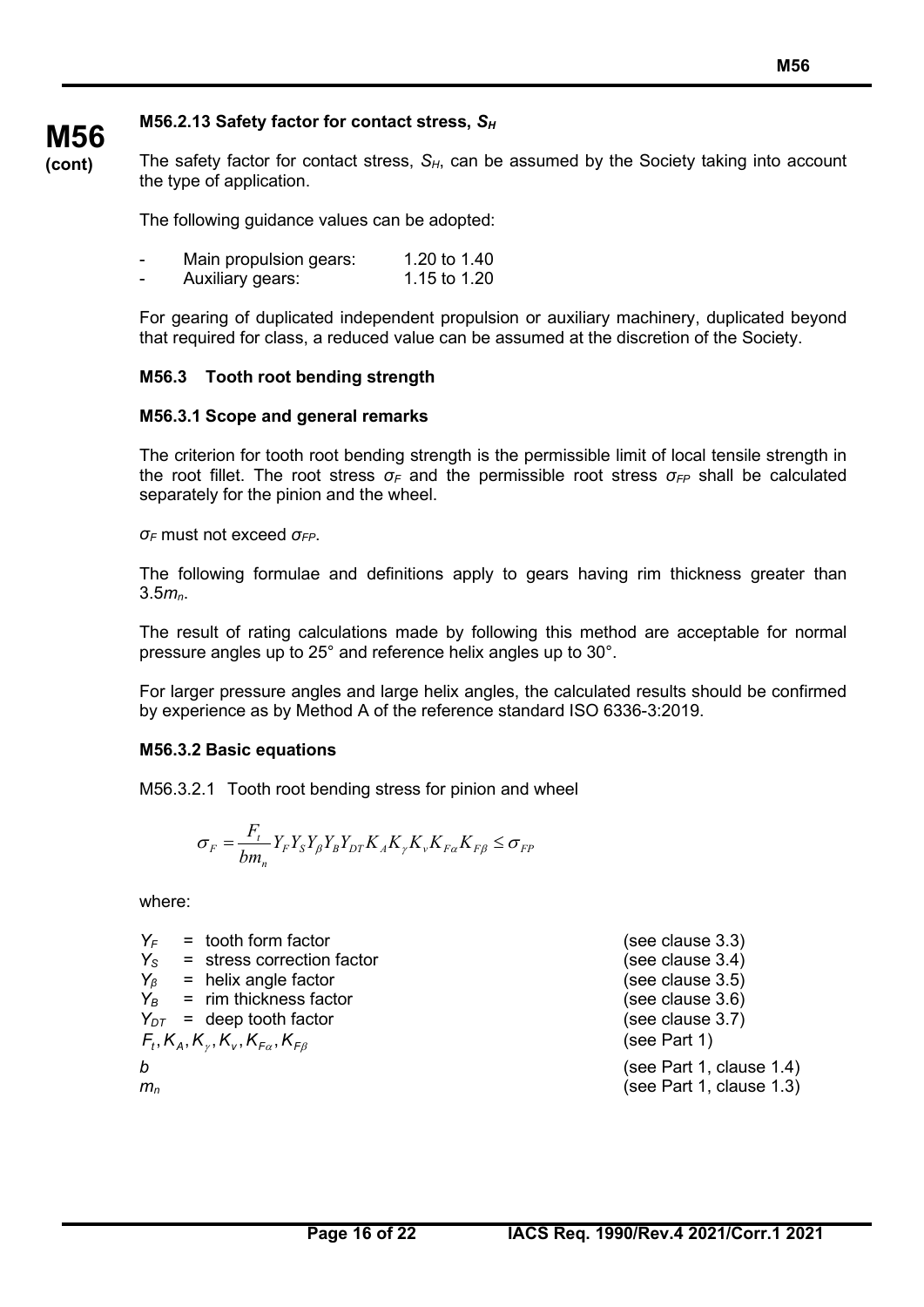M56.3.2.2 Permissible tooth root bending stress for pinion and wheel

$$
\sigma_{FP} = \frac{\sigma_{FE} Y_d Y_N}{S_F} Y_{\delta relT} Y_{RrelT} Y_X
$$

where:

**M56 (cont)**

*σFE* = bending endurance limit

*Yd* = design factor

 $Y_N$  = life factor

*Y*<sub>*δrelT*</sub> = relative notch sensitivity factor

*Y<sub>RrelT</sub>* = relative surface factor

 $Y_x$  = size factor

*SF* = safety factor for tooth root bending stress

### **M56.3.3 Tooth form factor, Y<sub>F</sub>**

The tooth form factor,  $Y_F$ , represents the influence on nominal bending stress of the tooth form with load applied at the outer point of single pair tooth contact.  $Y_F$  shall be determined separately for the pinion and the wheel. In the case of helical gears, the form factors for gearing shall be determined in the normal section, i.e. for the virtual spur gear with virtual number of teeth *Zn*.

The tooth form factor,  $Y_F$ , is to be calculated as follows:

$$
Y_F = \frac{6 \frac{h_F}{m_n} \cos \alpha_{Fen}}{\left(\frac{s_{Fn}}{m_n}\right)^2 \cos \alpha_n}
$$

Where:

| $h_{\text{F}}$          | = bending moment arm for tooth root bending stress<br>for application of load at the outer point of single tooth<br>pair contact | mm      |
|-------------------------|----------------------------------------------------------------------------------------------------------------------------------|---------|
| $S_{Fn}$                | = tooth root normal chord in the critical section                                                                                | mm      |
| $\alpha_{\textit{Fen}}$ | = pressure angle at the outer point of single tooth pair<br>contact in the normal section                                        | $\circ$ |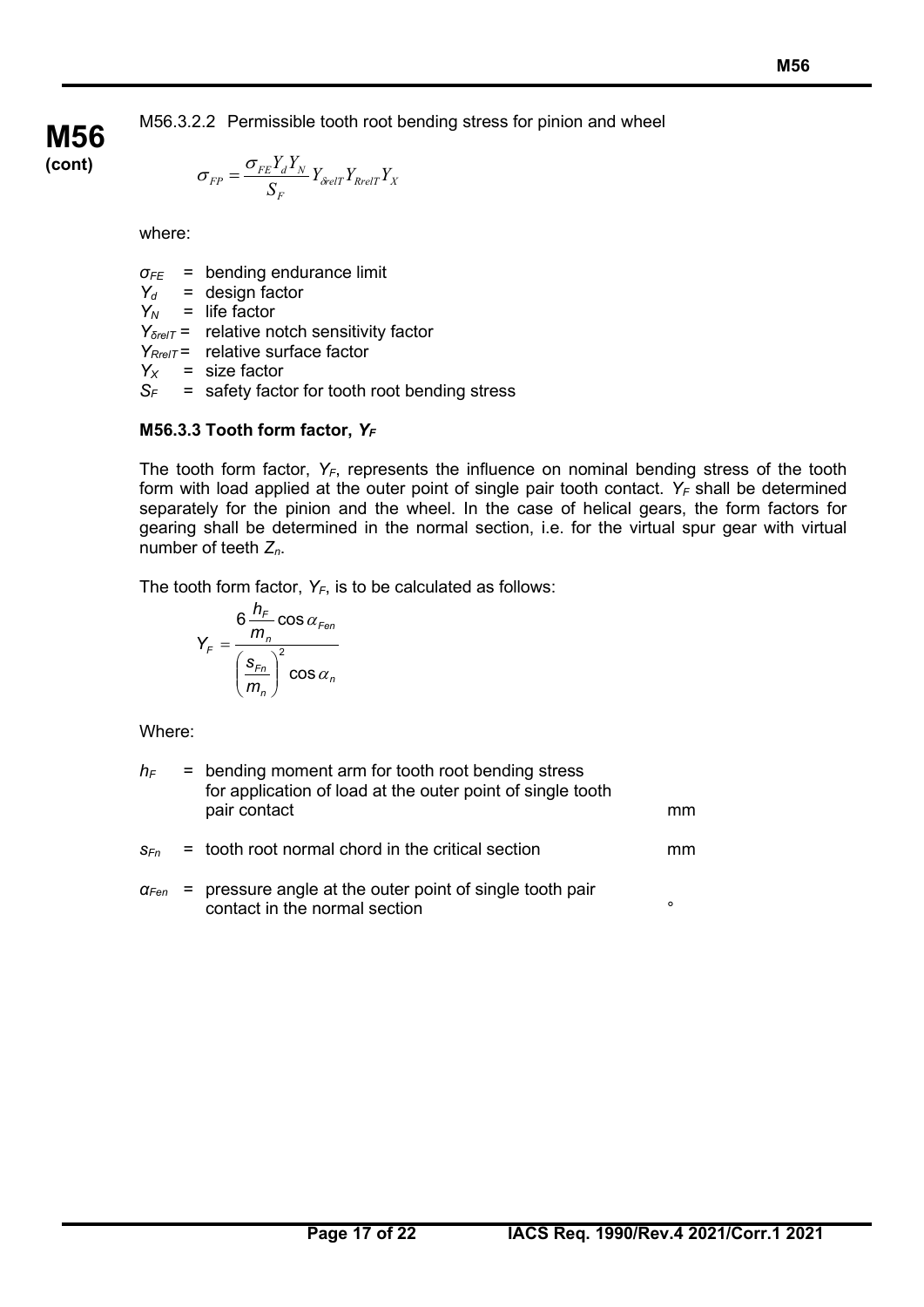

**Fig. 3.1 Dimensions of**  $h$ <sup>*F*</sup>, *S*<sub>*Fn</sub>* **and** *α*<sub>*Fen*</sub> for external gear</sub>

For the calculation of *hF*, *sFn* and *αFen*, the procedure outlined in the reference standard ISO 6336-3:2019 (Method B) is to be used.

### **M56.3.4 Stress correction factor, Y<sub>S</sub>**

The stress correction factor *YS*, is used to convert the nominal bending stress to the local tooth root stress, taking into account that not only bending stresses arise at the root.

*YS* applies to the load application at the outer point of single tooth pair contact.

*Y<sub>S</sub>* shall be determined separately for the pinion and for the wheel. The stress correction factor, *YS*, is to be determined with the following equation (having range of validity:  $1 \le q_s \le 8$  ):

$$
Y_{\text{S}} = \big(1.2 + 0.13 L\big)q_{\text{s}}^{\bigg(\frac{1}{1.21 + 2.3/L}\bigg)}
$$

Where:

$$
q_s = \frac{s_{Fn}}{2\rho_F}
$$

 $q_s$  = notch parameter.

 $\rho_F$  = root fillet radius in the critical section, mm

$$
L = s_{Fn} / h_F
$$

For  $h_F$  and  $s_{Fn}$  see clause 3.1

For the calculation of *ρ<sup>F</sup>* the procedure outlined in the reference standard ISO 6336-3:2019 is to be used.

### **M56.3.5 Helix angle factor,** *Y<sup>β</sup>*

The helix angle factor, *Yβ*, converts the stress calculated for a point loaded cantilever beam representing the substitute gear tooth to the stress induced by a load along an oblique load line into a cantilever plate which represents a helical gear tooth.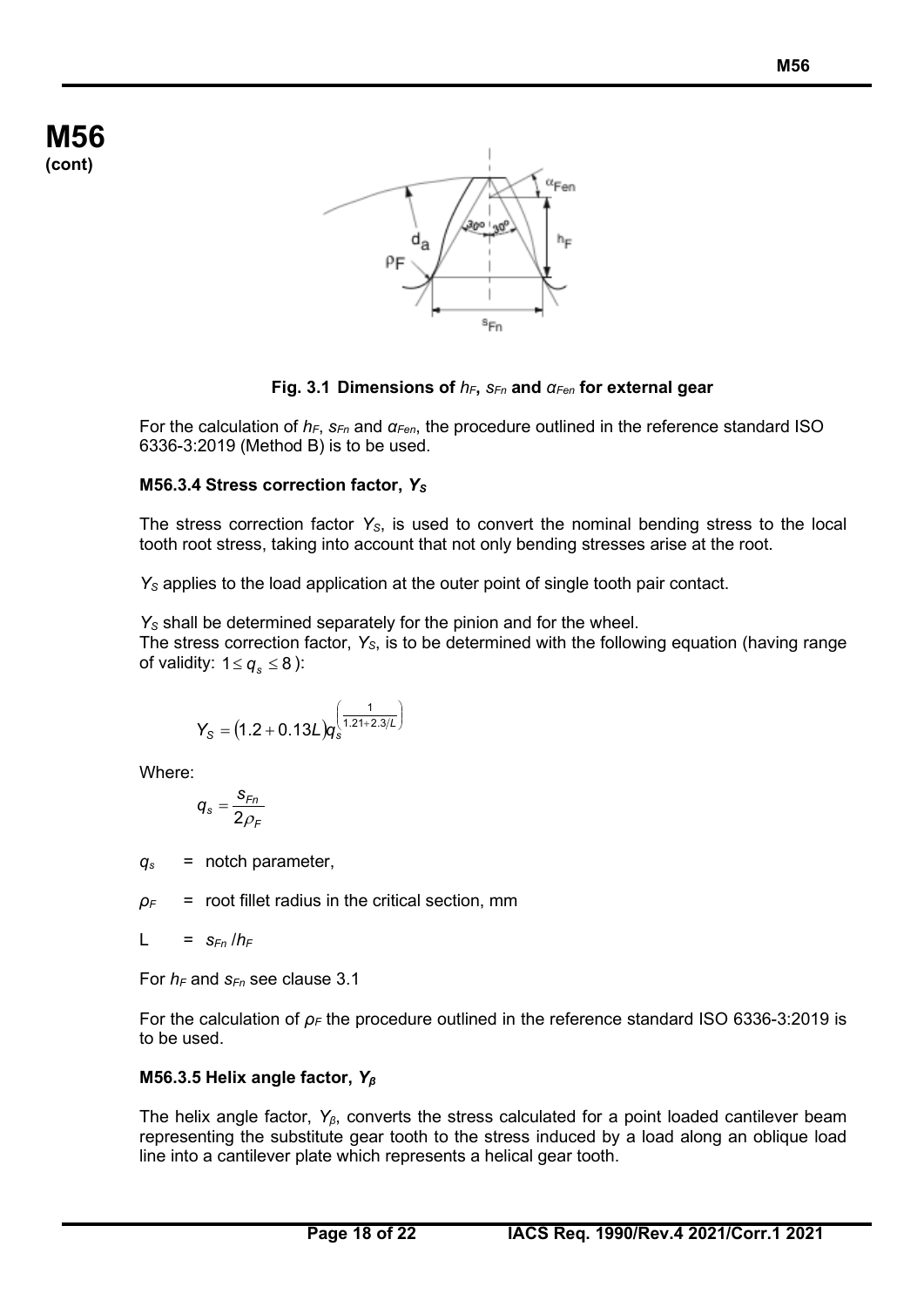The helix angle factor, *Y<sup>β</sup>* is to be calculated as follows:

$$
Y_{\beta} = 1 - \varepsilon_{\beta} \frac{\beta}{120}
$$

where:

**M56 (cont)**

*β* = reference helix angle in degrees.

The value 1.0 is substituted for *εβ* when *εβ* > 1.0, and 30° is substituted for *β* > 30°.

### **M56.3.6 Rim thickness factor,** *YB*

The rim thickness factor, Y<sub>B</sub>, is a simplified factor used to de-rate thin rimmed gears. For critically loaded applications, this method should be replaced by a more comprehensive analysis. Factor  $Y_B$  is to be determined as follows:

a) for external gears:

if 
$$
s_R / h \ge 1.2
$$
  
\n $Y_B = 1$   
\nif  $0.5 < s_R / h < 1.2$   
\n $Y_B = 1.6 \cdot \ln \left( 2.242 \frac{h}{s_R} \right)$ 

where:

 $s_R$  = rim thickness of external gears, mm *h* = tooth height, mm

The case  $s_R / h \leq 0.5$  is to be avoided.

b) for internal gears:

if  $s_R / m_n \ge 3.5$   $Y_B = 1$ if 1.75  $<$  s<sub>R</sub> /  $m_n$   $<$  3.5  $Y_B$  = 1.15  $\cdot$  ln  $\left[ 8.324 \frac{m_n}{s} \right]$ J  $\backslash$  $\overline{\phantom{a}}$  $\setminus$  $= 1.15 \cdot \ln$ *R*  $T_B$  = 1.15  $\cdot$  ln  $\left($  8.324  $\frac{m_B}{s_B}$  $Y_B = 1.15 \cdot \ln \left( 8.324 \frac{m}{m} \right)$ 

where:

 $s_R$  = rim thickness of internal gears, mm

The case  $s_R / m_n \leq 1.75$  is to be avoided.

### **M56.3.7** Deep tooth factor,  $Y_{DT}$

The deep tooth factor,  $Y_{DT}$ , adjusts the tooth root stress to take into account high precision gears and contact ratios within the range of virtual contact ratio  $2.05 \le \varepsilon_{\alpha n} \le 2.5$ , where:

$$
\varepsilon_{\alpha n} = \frac{\varepsilon_{\alpha}}{\cos^2 \beta_b}
$$

Factor  $Y_{DT}$  is to be determined as follows:

if ISO accuracy grade  $\leq 4$  and  $\varepsilon_{on} > 2.5$  *Y<sub>DT</sub>* = 0.7 if ISO accuracy grade ≤4 and  $2.05 < \varepsilon_{on} \le 2.5$  *Y*<sub>DT</sub> = 2.366 – 0.666 ⋅  $\varepsilon_{on}$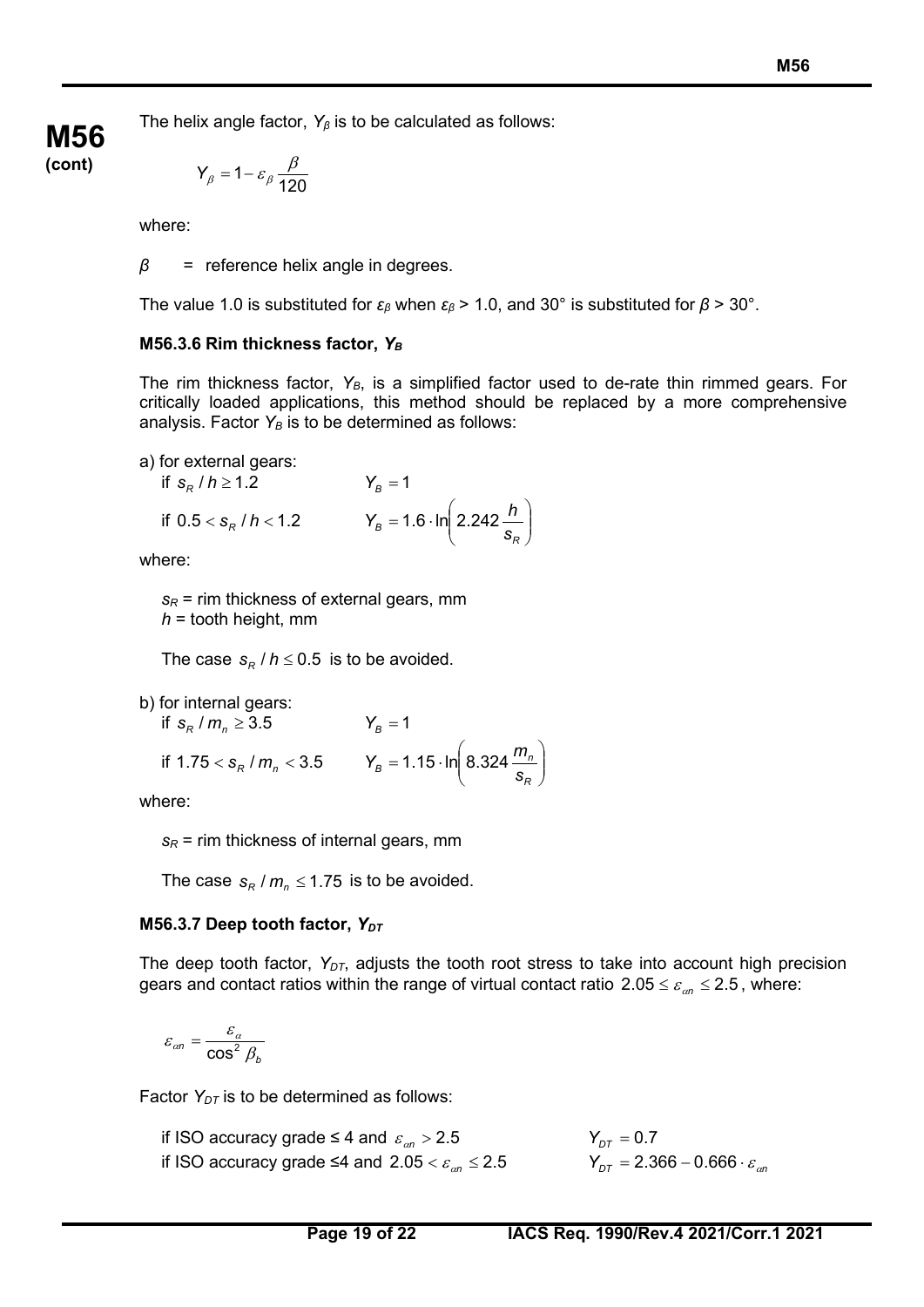in all other cases **Y** 

**M56**

$$
Y_{DT} = 1.0
$$

#### **(cont) M56.3.8 Bending endurance limit,** *σFE*

For a given material, *σFE* is the local tooth root stress which can be permanently endured.

According to the reference standard ISO 6336-5:2016 the number of  $3x10^6$  cycles is regarded as the beginning of the endurance limit.

*σFE* is defined as the unidirectional pulsating stress with a minimum stress of zero (disregarding residual stresses due to heat treatment). Other conditions such as alternating stress or prestressing etc. are covered by the design factor *Yd*.

The *σFE* values are to correspond to a failure probability 1% or less.

The endurance limit mainly depends on:

- material composition, cleanliness and defects;
- mechanical properties;
- residual stresses;
- hardening process, depth of hardened zone, hardness gradient;
- material structure (forged, rolled bar, cast).

The bending endurance limit, *σFE* is to be determined, in general, making reference to values indicated in the reference standard ISO 6336-5:2016, for material quality *MQ*.

#### **M56.3.9 Design factor,** *Yd*

The design factor, Y<sub>d</sub>, takes into account the influence of load reversing and shrinkfit prestressing on the tooth root strength, relative to the tooth root strength with unidirectional load as defined for  $\sigma$ <sub>FF</sub>.

The design factor,  $Y_{d}$ , for load reversing, is to be determined as follows:

| $Y_d = 1.0$ | in general:                                                             |
|-------------|-------------------------------------------------------------------------|
| $Y_d = 0.9$ | for gears with occasional part load in reversed direction, such as main |
|             | wheel in reversing gearboxes;                                           |
| $Y_d = 0.7$ | for idler gears                                                         |

#### **M56.3.10 Life factor,** *YN*

The life factor,  $Y_N$ , accounts for the higher tooth root bending stress permissible in case a limited life (number of cycles) is required.

The factor mainly depends on:

- material and heat treatment;
- number of load cycles (service life);
- influence factors (*YδrelT* ,*YRrelT* , *YX*).

The life factor,  $Y_N$ , is to be determined according to Method B outlined in the reference standard ISO 6336-3:2019.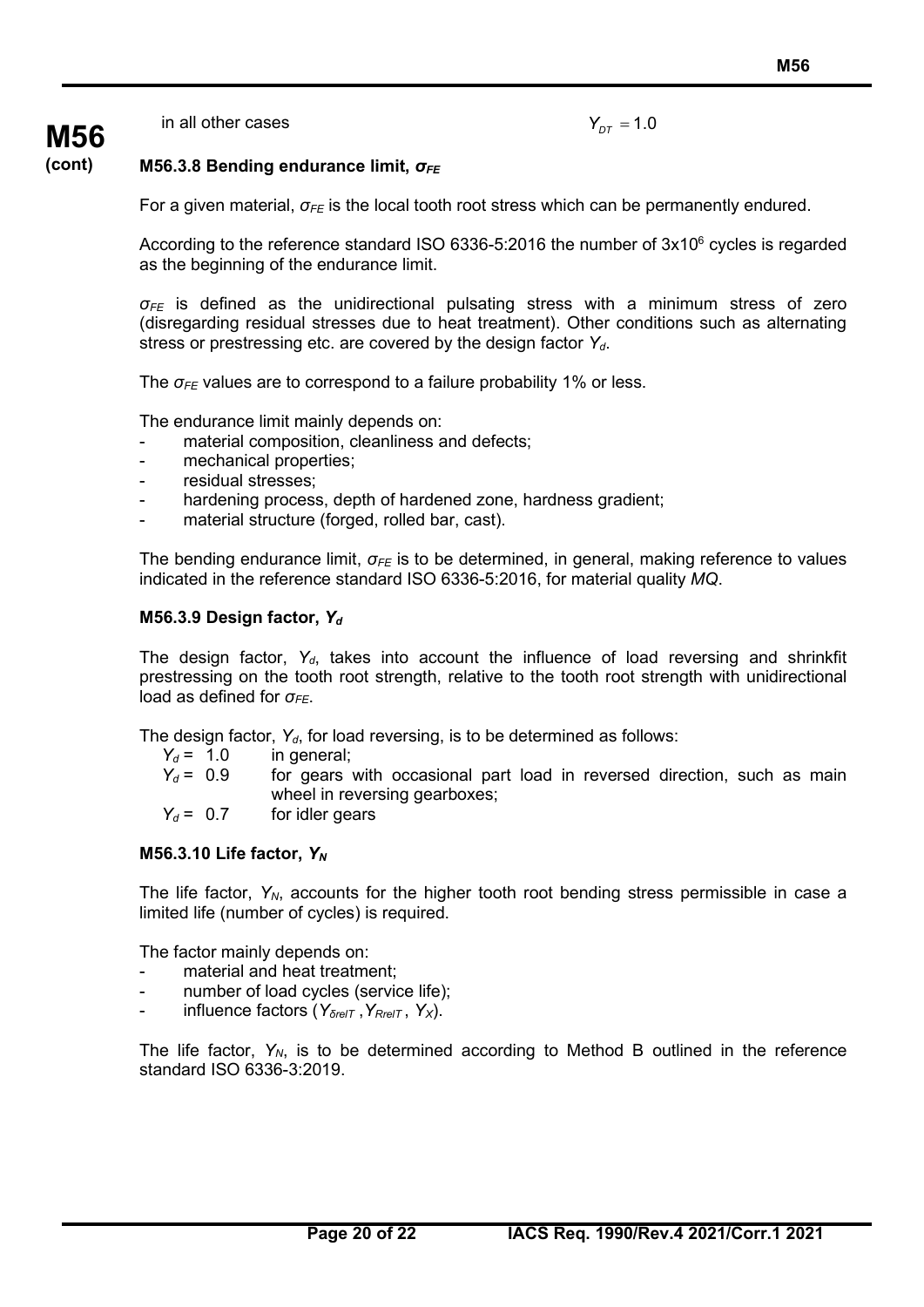### **M56.3.11 Relative notch sensitivity factor,** *YδrelT*

**(cont)**

**M56**

The relative notch sensitivity factor, *Y*<sub>*δrelT*</sub>, indicates the extent to which the theoretically concentrated stress lies above the fatigue endurance limit. The factor mainly depends on material and relative stress gradient.

The relative notch sensitivity factor, *Y*<sub>*δrelT*</sub>, is to be determined as follows:

$$
Y_{\delta relT} = \frac{1 + \sqrt{0.2 \rho' (1 + 2q_s)}}{1 + \sqrt{1.2 \rho'}}
$$

where:

*qs* = notch parameter (see clause 3.4)

*ρ'* = slip-layer thickness, mm, from the following table

| Material                                                                                           | $\rho'$ , mm           |        |  |
|----------------------------------------------------------------------------------------------------|------------------------|--------|--|
| case hardened steels, flame or induction hardened steels                                           | 0.0030                 |        |  |
|                                                                                                    | 500 N/mm <sup>2</sup>  | 0.0281 |  |
|                                                                                                    | 600 N/mm <sup>2</sup>  | 0.0194 |  |
| through-hardened steels <sup>1)</sup> , yield point $R_e$ =                                        | 800 N/mm <sup>2</sup>  | 0.0064 |  |
|                                                                                                    | 1000 N/mm <sup>2</sup> | 0.0014 |  |
| nitrided steels                                                                                    | 0.1005                 |        |  |
| <sup>1)</sup> The given values of $\rho'$ can be interpolated for values of $R_e$ not stated above |                        |        |  |

### **M56.3.12 Relative surface factor,** *YRrelT*

The relative surface factor,  $Y_{RrelT}$ , takes into account the dependence of the root strength on the surface condition in the tooth root fillet, mainly the dependence on the peak to valley surface roughness.

The relative surface factor,  $Y_{RrelT}$  is to be determined as follows:

| $R_{7}$ < 1 | $1 \le R_z \le 40$                | Material                                        |
|-------------|-----------------------------------|-------------------------------------------------|
| 1.120       | $1.674 - 0.529(R_{7} + 1)^{0.1}$  | case hardened steels, through - hardened steels |
|             |                                   | $(\sigma_B \geq 800 \text{ N/mm}^2)$            |
|             | $5.306 - 4.203(R_{7} + 1)^{0.01}$ | normalised steels                               |
| 1.070       |                                   | $(\sigma_B < 800 \text{ N/mm}^2)$               |
| 1.025       | $4.299 - 3.259(R7 + 1)^{0.0058}$  | nitrided steels                                 |

Where:

*Rz* = mean peak-to-valley roughness of tooth root fillets, μm

 $\sigma_B$  = tensile strength, N/mm<sup>2</sup>

The method applied here is only valid when scratches or similar defects deeper than 2*Rz* are not present.